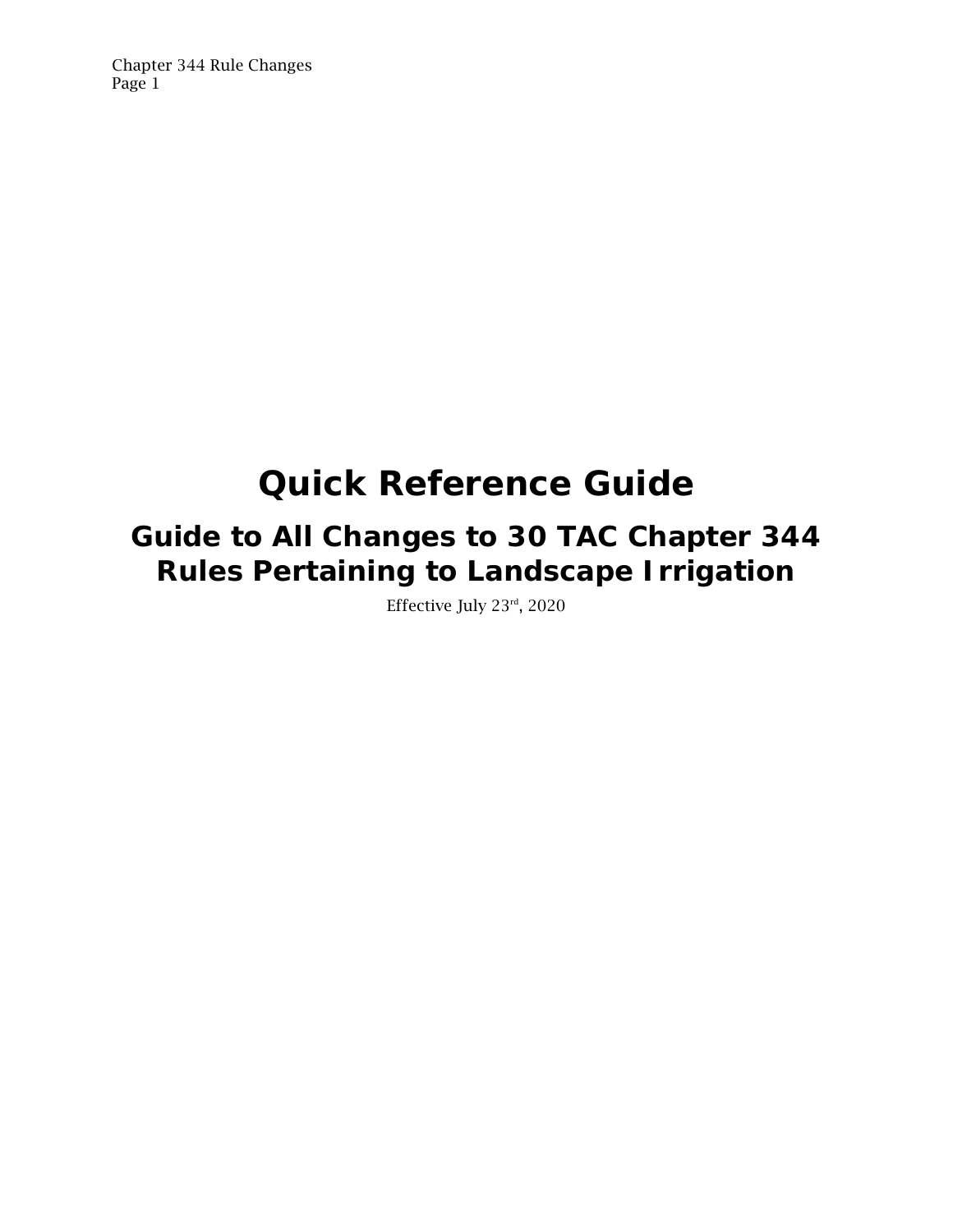## Table of Contents

| SUBCHAPTER B, STANDARDS OF CONDUCT FOR IRRIGATORS, INSTALLERS, IRRIGATION<br>TECHNICIANS, AND IRRIGATION INSPECTORS, AND LOCAL REQUIREMENTS 8 |  |
|-----------------------------------------------------------------------------------------------------------------------------------------------|--|
|                                                                                                                                               |  |
|                                                                                                                                               |  |
| §344.22, Proficiency in the Field of Irrigation; Representation of Qualifications  9                                                          |  |
|                                                                                                                                               |  |
| SUBCHAPTER C, REQUIREMENTS FOR LICENSED IRRIGATORS, INSTALLERS, IRRIGATION                                                                    |  |
|                                                                                                                                               |  |
| §344.31, Responsibilities of a Business Owner Who Provides Irrigation Services 11                                                             |  |
| §344.32, Responsibilities of a Business Owner Who Provides Irrigation Services 12                                                             |  |
|                                                                                                                                               |  |
|                                                                                                                                               |  |
|                                                                                                                                               |  |
|                                                                                                                                               |  |
|                                                                                                                                               |  |
|                                                                                                                                               |  |
|                                                                                                                                               |  |
|                                                                                                                                               |  |
|                                                                                                                                               |  |
|                                                                                                                                               |  |
|                                                                                                                                               |  |
|                                                                                                                                               |  |
|                                                                                                                                               |  |
|                                                                                                                                               |  |
| SUBCHAPTER F, STANDARD FOR DESIGNING, INSTALLING AND MAINTAINING LANDSCAPE                                                                    |  |
|                                                                                                                                               |  |
|                                                                                                                                               |  |
|                                                                                                                                               |  |
|                                                                                                                                               |  |
| §344.64, Maintenance, Alteration, Repair, or Service of Irrigation Systems 27                                                                 |  |
|                                                                                                                                               |  |
|                                                                                                                                               |  |
|                                                                                                                                               |  |
|                                                                                                                                               |  |
|                                                                                                                                               |  |
|                                                                                                                                               |  |
|                                                                                                                                               |  |
|                                                                                                                                               |  |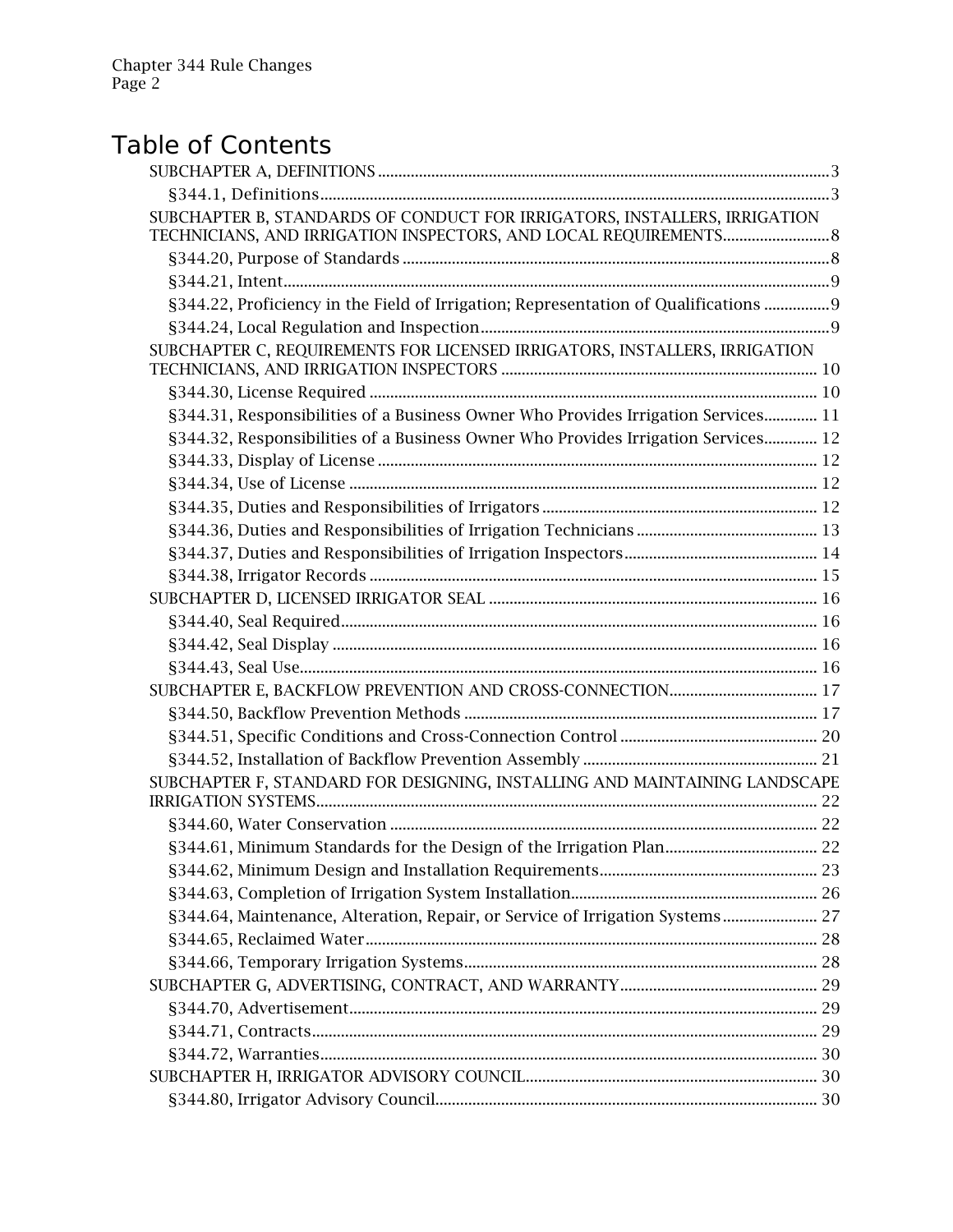<span id="page-2-0"></span>*Note\*: References to "Irrigation Installers" have been removed from all sections in Chapter 344 since it is no longer a license provided by the TCEQ. Please see the updates to §344.1(17) for more details.*

*Note\*\*: All underlined language is new/revised language.* 

## *SUBCHAPTER A, DEFINITIONS*

## <span id="page-2-1"></span>*§344.1, Definitions*

The commission adopts amended §344.1(1), to align the "Air gap" definition with the air gap definition used in Chapter 290. This is a more technically correct definition and provides consistency across the two chapters.

• New Language: (1) The unobstructed vertical distance through the free atmosphere between the lowest opening from any pipe or faucet conveying water to a tank, fixture, receptor, sink, or other assembly and the flood level rim of the receptacle. The vertical, physical separation must be at least twice the diameter of the water supply outlet, but never less than 1.0 inch.

The commission adopts amended §344.1(2) by adding a definition for "As-built drawing" as recommended in the IAC petition. This term is commonly used in the irrigation industry to refer to the final irrigation plan produced at the completion of an installation.

• New Language: (2) As-built drawing--The final irrigation plan produced at the completion of an irrigation system installation and provided to the irrigation system's owner or the owner's representative. The as-built drawing(s) will reflect all changes made to the original irrigation plan and/or specifications during the construction process and show all aspects of the irrigation system including the dimensions, geometry, and location of all elements of the irrigation system. May be referred to as "record drawings" or "as-builts."

The commission adopts the **removal** of the definition of "Atmospheric Vacuum Breaker" in §344.1(2). This was requested in the rule petition, because it is no longer a viable form of backflow prevention for irrigation systems.

The commission adopts the amended definition of "Backflow prevention" in §344.1(3). The revision is made to improve clarity and to add the term "backpressure" as a cause of reversal of flow.

• New Language: (3) Backflow prevention--The prevention of the reversal of flow, due to back siphonage or backpressure, of nonpotable water from an irrigation system into the potable water supply.

The commission adopts the amended definition of "Backflow prevention assembly" in §344.1(4). The revision clarifies that this is a mechanical assembly and can be used with health hazard and non-health hazard installations. Additionally, the term "backflow" is replaced by "hydraulic conditions" to refer to additional conditions where a backflow prevention assembly is required.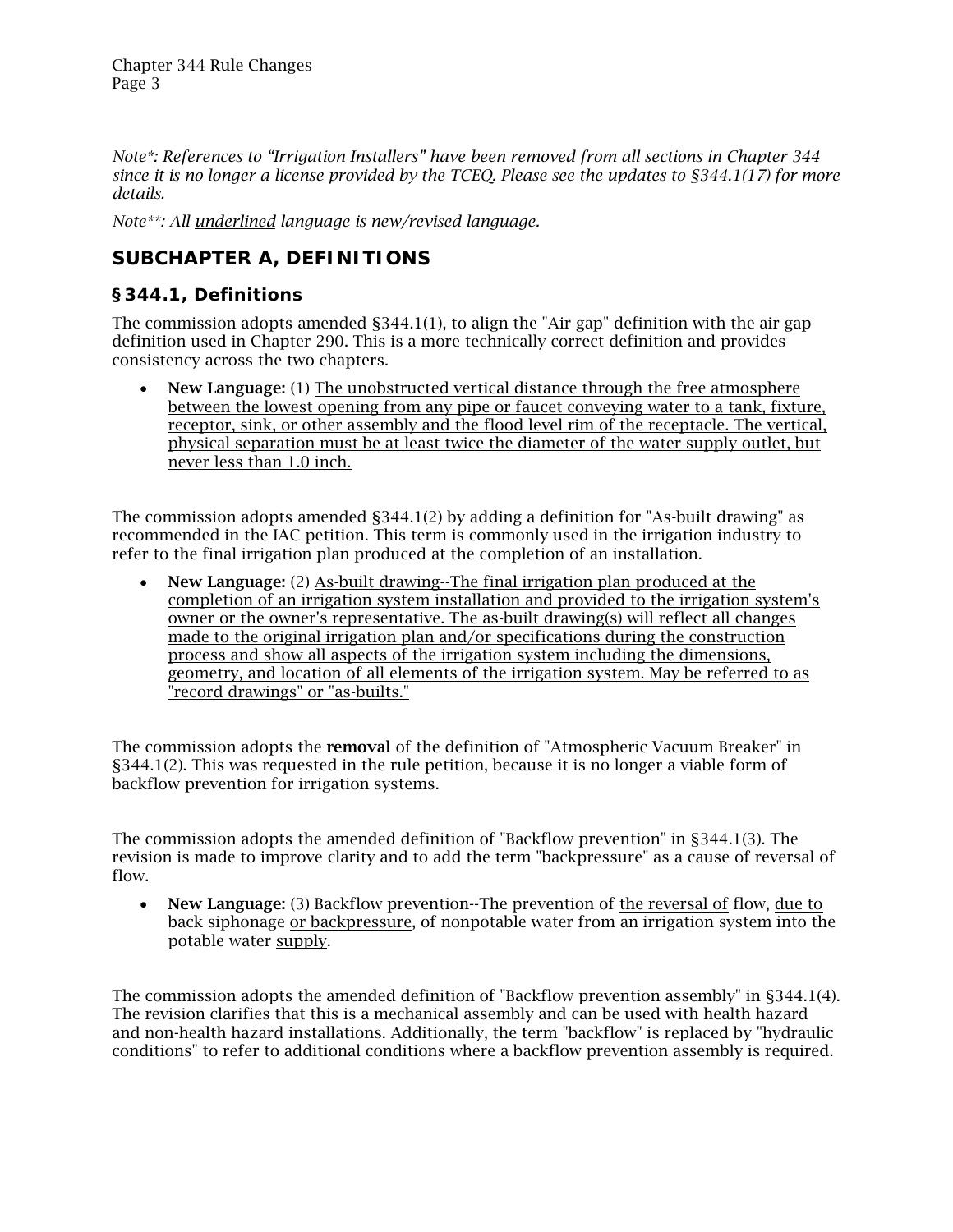• New Language: (4) Backflow prevention assembly--A mechanical assembly used to prevent backflow into a potable water system. The type of assembly used is based on the of hazard (health hazard or non-health hazard) and hydraulic conditions.

The commission adopts the amended definition of "Cross-connection" in §344.1(7) to align with the definition used in Chapter 290.

• New Language: (7) Cross-connection--A physical connection between a public water system and either another supply of unknown or questionable quality, any source which may contain contaminating or polluting substances, or any source of water treated to a lesser degree in the treatment process.

The commission adopts the amended definition of "Design pressure" in §344.1(9) to improve clarity and reference the head-to-head spacing requirement.

• New Language: (9) Design pressure--The pressure that is required for an emission device to operate properly and in conjunction with the head-to-head spacing requirement. Design pressure is the sum of the minimum operating pressure of an emission device to the total of all pressure losses accumulated from the emission device to the water source

The commission adopts the amendment of the term "Double check valve" in §344.1(10) to "Double check valve assembly" to refer to all the parts for the proper operation of the double check valve assembly. Please note that local programs may elect to restrict usage of these devices.

• New Language: (10) Double Check Valve Assembly--An assembly that is composed of two independently acting, check valves, including tightly closing resilient seated shutoff valves attached at each end of the assembly and fitted with properly located resilient seated test cocks. Also known as a Double Check Valve Backflow Prevention Assembly.

The commission adopts the amended definition of "Employed" in §344.1(12) to reference the amended definition of "Irrigation services" in §344.1(20) rather than "consulting services or perform any activity relating to the sale, design, installation, maintenance, alteration, repair, or service to irrigation systems."

• New Language: (12) Employed--The state of being engaged or hired to provide irrigation services and of being in an employer-employee relationship as defined by Internal Revenue Code, 26 United States Code Service, §3212(d) based on the behavioral control, financial control, and the type of relationship involved in performing employment related tasks.

The commission adopts the **added** definition for "Exempt business owner" in §344.1(13) as referenced in Texas Occupations Code, Chapter 1903 and consistent with the usage in §344.31. This term is already in §§344.21, 344.22, 344.32, and 344.35. Subsequent paragraphs are renumbered.

• New Language: (13) Exempt business owner--an owner of a business who employs a licensed irrigator to supervise the irrigation services performed by the business as referenced in Texas Occupations Code, Chapter 1903.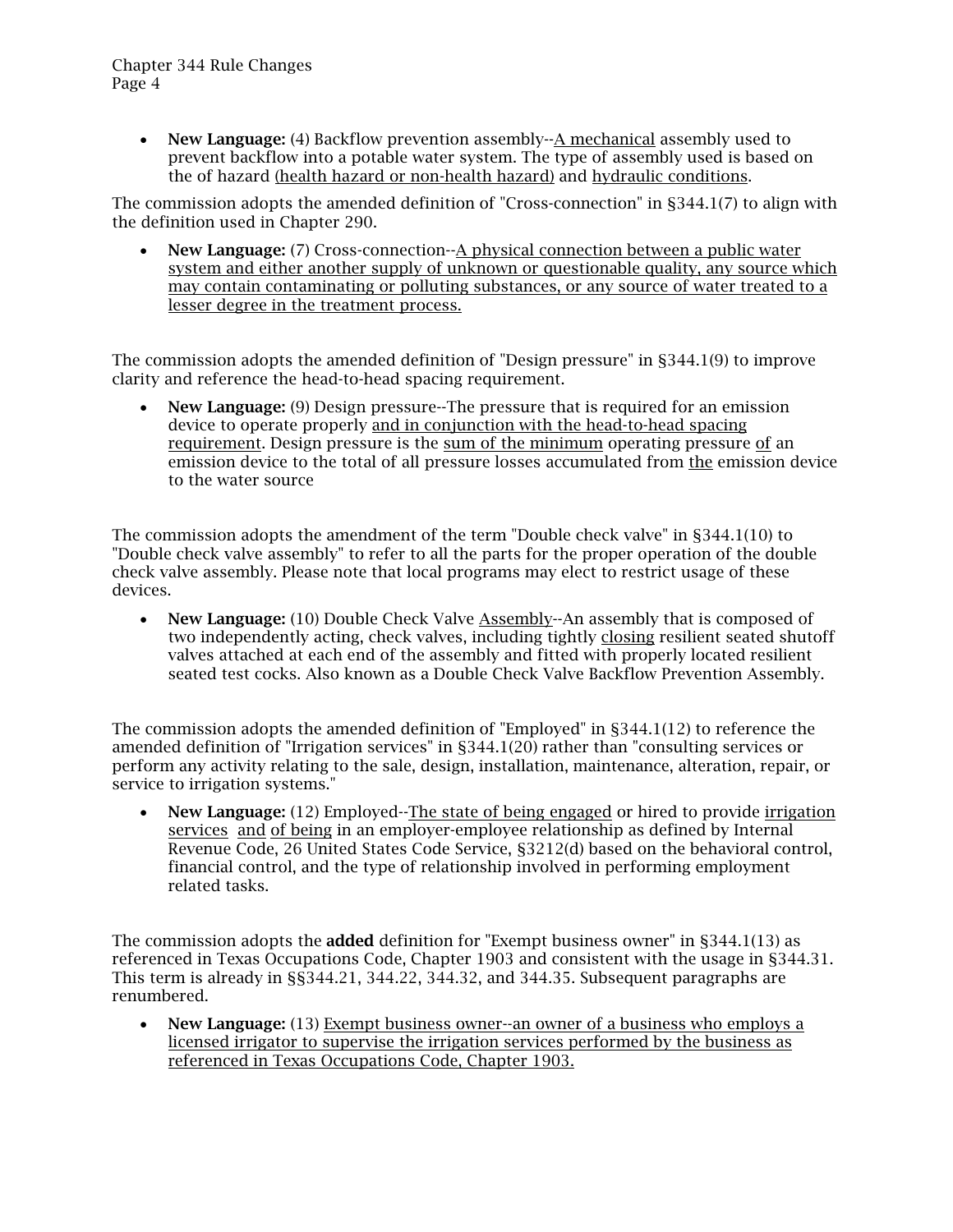The commission adopts the **added** definition for "Graywater" in §344.1(14) to align with 30 TAC Chapter 210, Use of Reclaimed Water, Subchapter F, Use of Graywater Systems. There has been an increase in the use of graywater in irrigation systems and this chapter is updated to reflect that increase.

• New Language: (14) Graywater--wastewater from showers, bathtubs, handwashing lavatories, sinks that are used for disposal of household or domestic products, sinks that are not used for food preparation or disposal, and clothes-washing machines. Graywater does not include wastewater from the washing of material, including diapers, soiled with human excreta or wastewater that has come into contact with toilet waste.

The commission adopts the amended definition of "Head-to-head spacing" in §344.1(15) (previously §344.1(13)) to improve clarity by specifying that the water spray must reach from device to device and to allow for a 10% deviation from the manufacturer's published radius.

• New Language: (15) Head-to-head spacing--The spacing of emission devices such that the distance between them is within the manufacturer's published radius range and the water spray reaches from device to device. A deviation of 10% or less is acceptable.

The commission adopts the amended definition of "Health hazard" in §344.1(16) (previously §344.1(14)) to align with the definition used in Chapter 290.

• New Language: (16) Health hazard--A cross-connection, potential contamination hazard, or other situation involving any substance that can cause death, illness, spread of disease, or has a high probability of causing such effects if introduced into the potable drinking water supply.

The commission adopts the removal of the definition of "Inspector" in §344.1(16) *and combines it* with the definition of "Irrigation inspector" in §344.1(18) for improved clarity. The definition of "Irrigation inspector" is amended accordingly.

The commission adopts the **removal** of the definition for "Installer" in \$344.1(17) since there is no longer a license for "installer" in the landscape irrigation program. This is no longer recognized as a valid term in the industry and has been replaced by "irrigation technician." Irrigation Installers have been removed from all sections in Chapter 344. This change was recommended by the IAC.

The commission adopts the amended definition of "Irrigation inspector" in §344.1(18)) to incorporate language from the definition of "Inspector," which is removed.

• New Language: (18) Irrigation inspector--A water district operator, governmental entity, or licensed irrigation inspector who inspects irrigation systems and performs other enforcement duties for a municipality or water district and is required to be licensed under Chapter 30 of this title (relating to Occupational Licenses and Registrations) or a licensed plumbing inspector.

The commission adopts the amended definition of "Irrigation plan" in §344.1(19) to reference the applicable rules in Chapter 344, Subchapter F, Standards for Designing, Installing and Maintaining Landscape Irrigation Systems, and includes the term "as-built drawing," which is added to this section as a defined term.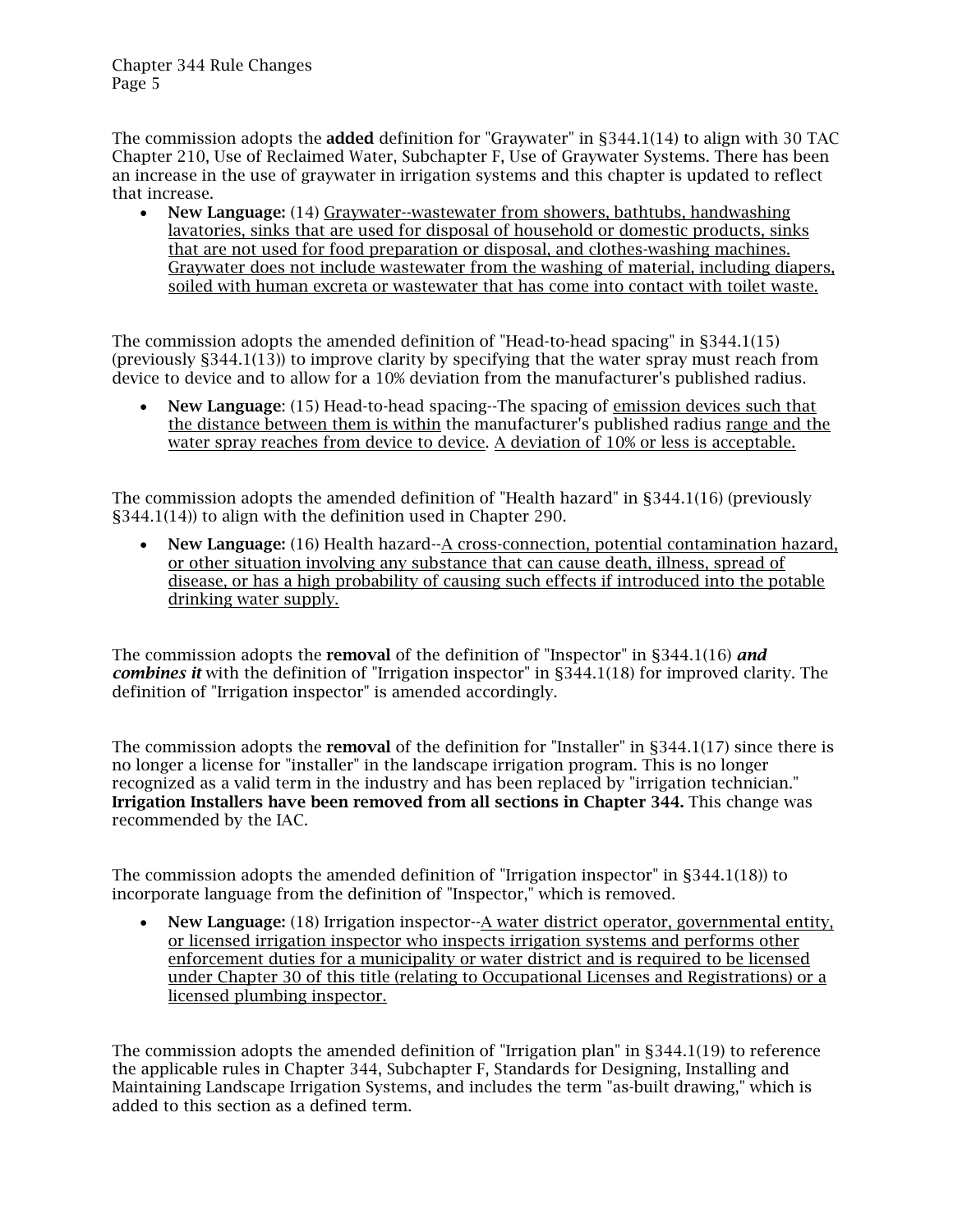• New Language: (19) Irrigation plan--A scaled drawing of a new landscape irrigation system to be installed. The irrigation plan shall meet all the requirements in §§344.60 - 344.65 of this title (relating to Water Conservation; Minimum Standards for the Design of the Irrigation Plan; Minimum Design and Installation Requirements; Completion of Irrigation System Installation; Maintenance, Alteration, Repair, or Service of Irrigation Systems; and Reclaimed Water) and is provided as an as-built drawing to the owner or owner's representative upon completion of the irrigation system installation.

The commission adopts the amended definition of "Irrigation services" in §344.1(20) to make it more inclusive of all activities involving an irrigation system and adds "selling" to the list of services included in this term.

• New Language: (20) Irrigation services--All activities involving an irrigation system including, selling designing, installing, maintaining, altering, repairing, servicing, permitting, consulting services or connecting an irrigation system to a water supply.

The commission adopts the amended definition of "Irrigation system" in §344.1(21) to improve clarity.

• New Language: (21) Irrigation system--A system permanently installed on a site and that is composed of an assembly of component parts for the controlled distribution and conservation of water to irrigate, reduce dust, and control erosion in any type of landscape vegetation in any location. This term includes sprinklers and sprinkler systems used for irrigation. This term does not include a system that is used on or by an agricultural operation as defined by Texas Agricultural Code, §251.002.

The commission adopts the amended definition of "Irrigation technician" in §344.1(22) to improve clarity and adds the term "irrigation services" in place of the list of services, "install, maintain, alter, repair, service or supervise installation of an irrigation system." This is consistent with the amended definition of "Irrigation services."

• New Language: (22) Irrigation technician--A person who works under the supervision of a licensed irrigator to perform irrigation services including the connection of an irrigation system to a private or public, raw or potable water supply system or any other water supply, and who is required to be licensed under Chapter 30 of this title (relating to Occupational Licenses and Registrations).

The commission adopts the amended definition of "Irrigation zone" in §344.1(23) to improve clarity.

• New Language: (23) Irrigation zone--A subdivision of an irrigation system with a matched precipitation rate based on plant type (turf, shrubs, or trees), microclimate (sun/shade ratio), topographic features, soil type (sand, loam, clay, or combination) and hydrological control.

The commission adopts the amended definition of "Irrigator" in §344.1(24) to add the term "irrigation services" in place of the list of services, "install, maintain, alter, repair, service or supervise installation of an irrigation system." This is consistent with the amended definition of "Irrigation services."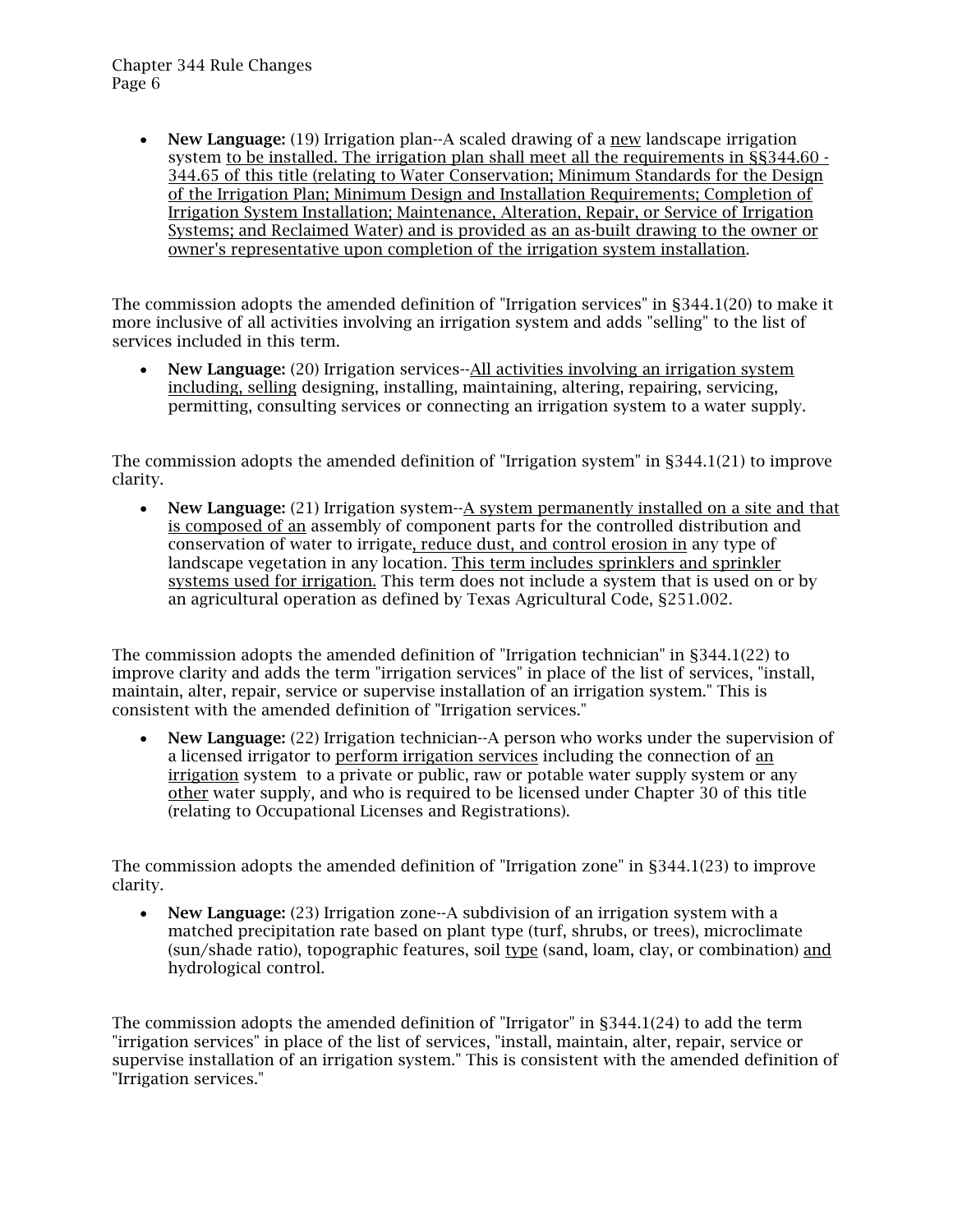• New Language: (24) Irrigator--A person who performs irrigation services and/or supervises the installation of an irrigation system, including the connection of such system to a private or public, raw or potable water supply system or any water supply, and who is required to be licensed under Chapter 30 of this title (relating to Occupational Licenses and Registrations).

The commission adopts the amended definition of "Master valve" in §344.1(31) to remove the term "remote" and incorporates the term "assembly" for consistency with the amended definition of "backflow prevention assembly."

• New Language: (31) Master valve--A control valve located after the backflow prevention assembly that controls the flow of water to the irrigation system mainline.

The commission adopts the amended definition of "New installation" in §344.1(33) to include the "complete replacement of an existing irrigation system." This reflects the practice in the irrigation industry to consider complete replacements as new systems.

• New Language: (33) New installation--An irrigation system installed at a location where one did not previously exist or is a complete replacement of an existing irrigation system.

The commission adopts the amended definition of "Non-health hazard" in §344.1(34) to align with the definition used in Chapter 290.

• New Language: (34) Non-health hazard--A cross-connection, potential contamination hazard, or other situation involving any substance that generally will not be a health hazard but will constitute a nuisance or be aesthetically objectionable if introduced into the public water supply.

The commission adopts the amended definition of "Pass-through contract" in §344.1(36) to clarify that it is also considered a sub-contract to reflect irrigation industry practices.

• New Language: (36) Pass-through contract--A written contract between a contractor or builder and a licensed irrigator or exempt business owner to perform part or all of the irrigation services. A pass-through contract is also referred to as a sub-contract.

The commission adopts the amended definition of "Potable water" in §344.1(37) to refer to the definition of "drinking water" in Chapter 290.

• New Language: (37) Potable water--Water that is suitable for human consumption and meets the definition of drinking water in §290.38(23) of this title (relating to Definitions)).

The commission adopts the amended definition of "Records of landscape irrigation activities" in §344.1(40) to add the term "irrigation services" in place of the list of services, "installation, maintenance, alteration, repair, or service.

• New Language: (40) Records of landscape irrigation activities--The irrigation plans, contracts, warranty information, invoices, copies of permits, and all other documents that relate to irrigation services.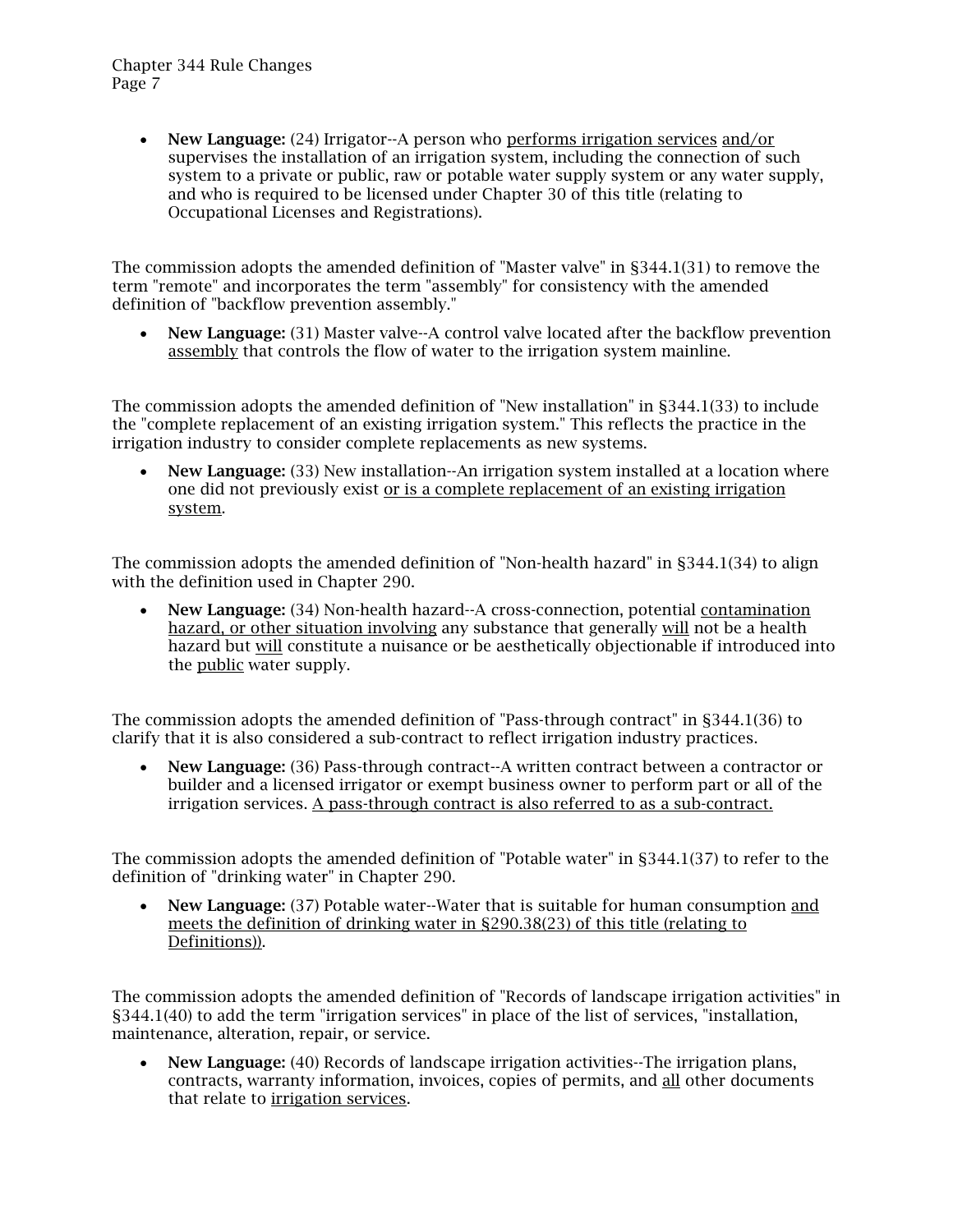The commission adopts the amended definition of "Static water pressure" in §344.1(42) to clarify that "generally, this is the pressure available to the irrigation system."

• New Language: (42) Static water pressure--The pressure of water when it is not moving. Generally, this is the pressure available to the irrigation system.

The commission adopts the amended definition of "Supervision" in §344.1(43) to remove the reference to the "installer" which is no longer a recognized TCEQ licensed individual.

• New Language: (43) Supervision--The on-the-job oversight and direction by a licensed irrigator who is fulfilling his or her professional responsibility to the client and/or employer in compliance with local and state requirements. Also performed by a licensed irrigation technician who is working under the direction of a licensed irrigator to perform irrigation services.

The commission adopts the **added** definition of "Temporary irrigation system" in §344.1(44) to establish the types of systems addressed in new §344.66.

• New Language: (44) Temporary Irrigation System – A temporarily installed, above ground system of pipes and component parts used to distribute water to the landscaping of a site for the establishment of plant growth, reduction of dust, and erosion control. Temporary irrigation systems must meet the requirements in §344.66 of this title (relating to Temporary Irrigation Systems).

## <span id="page-7-0"></span>*SUBCHAPTER B, STANDARDS OF CONDUCT FOR IRRIGATORS, INSTALLERS, IRRIGATION TECHNICIANS, AND IRRIGATION INSPECTORS, AND LOCAL REQUIREMENTS*

#### <span id="page-7-1"></span>**§344.20, Purpose of Standards**

The commission adopts amended §344.20(a) to replace the word "should" with "shall" to better reflect the mandatory nature of this rule.

• New Language: (a) The correct practice of irrigation as a science and profession is essential for the protection and conservation of the water resources of the state and shall be conducted by individuals who are held to the highest ethical standards. The legislature has vested the commission with the authority and duty to establish and enforce standards of professional conduct and ethics for practitioners in the irrigation industry.

The commission adopts amended §344.20(b) to remove the word "installer" as it is no longer a recognized TCEQ licensed individual and replace the word "should" with "shall" to better reflect the mandatory nature of this rule.

• New Language: (b) Every applicant for an irrigator, irrigation technician, or irrigation inspector license shall become fully informed of the obligations and responsibilities inherent in the practice of irrigation as outlined by these standards of conduct. Each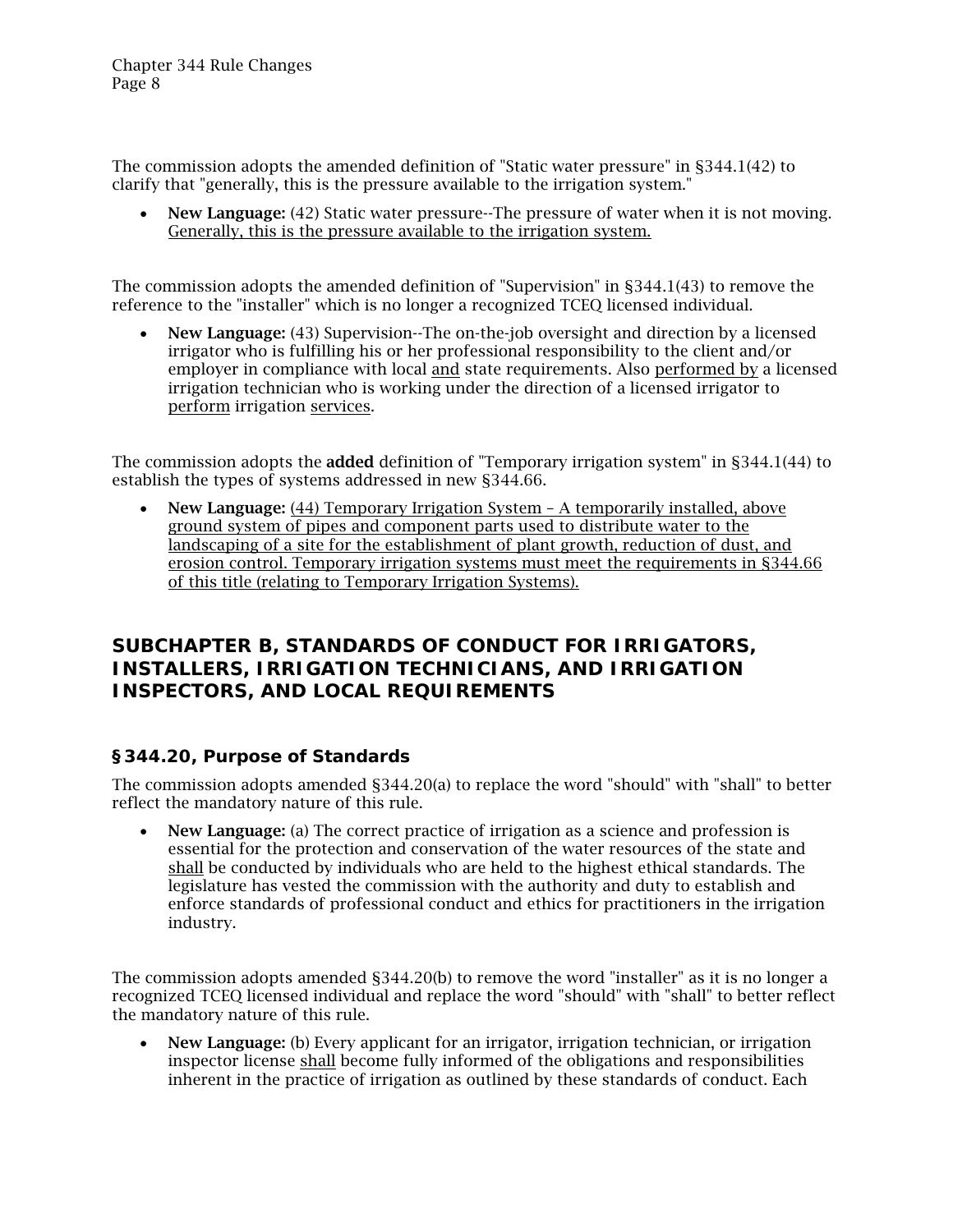licensed irrigator, irrigation technician, or irrigation inspector is deemed to have notice of these standards of conduct and is required to abide by the standards.

## <span id="page-8-0"></span>**§344.21, Intent**

The commission adopts amended §344.21(a) to remove the word "installer" because it is no longer a recognized TCEQ licensed individual.

The commission adopts §344.21(c) to address exemptions for on-site sewage systems, agricultural irrigation, and irrigation systems connected to a private well to align with state statutes (HB 1656, 80th Texas Legislature, 2007).

• New Language: (c) This section does not apply to: (1) an on-site sewage disposal system, as defined by Texas Health and Safety Code, §366.002; or (2) an irrigation system:  $(A)$  used on or by an agricultural operation as defined by Texas Agriculture Code, §251.002; or (B) connected to a groundwater well used by the property owner for domestic use

## <span id="page-8-1"></span>**§344.22, Proficiency in the Field of Irrigation; Representation of Qualifications**

The commission adopts amended §344.22 to remove "installers" because it is no longer a recognized TCEQ licensed individual.

## <span id="page-8-2"></span>**§344.24, Local Regulation and Inspection**

The commission adopts amended §344.24(a) to replace "special purpose district" with "water district" to reflect the typical organizational structure of districts as they relate to public water supplies.

• New Language: (a) Where any city, town, county, water district, other political subdivision of the state, or public water supplier requires licensed irrigators, irrigation technicians, or irrigation inspectors to comply with reasonable inspection requirements, ordinances, or regulations designed to protect the public water supply, any of which relates to work performed or to be performed within such political subdivision's territory the licensed irrigator, irrigation technician, or irrigation inspector shall comply with such requirements, ordinances, and regulations

The commission adopts amended §344.24(b) to allow for any city, town, county, water district, other political subdivision of the state, or public water supplier to require inspections of landscape irrigation systems on sites that are connected to the public water supply.

New Language: (b) Any city, town, county, water district, other political subdivision of the state, or public water supplier that is not required to adopt rules or ordinances regulating landscape irrigation may adopt a landscape irrigation program by ordinance or rule and may be responsible for inspection of irrigation systems on sites that are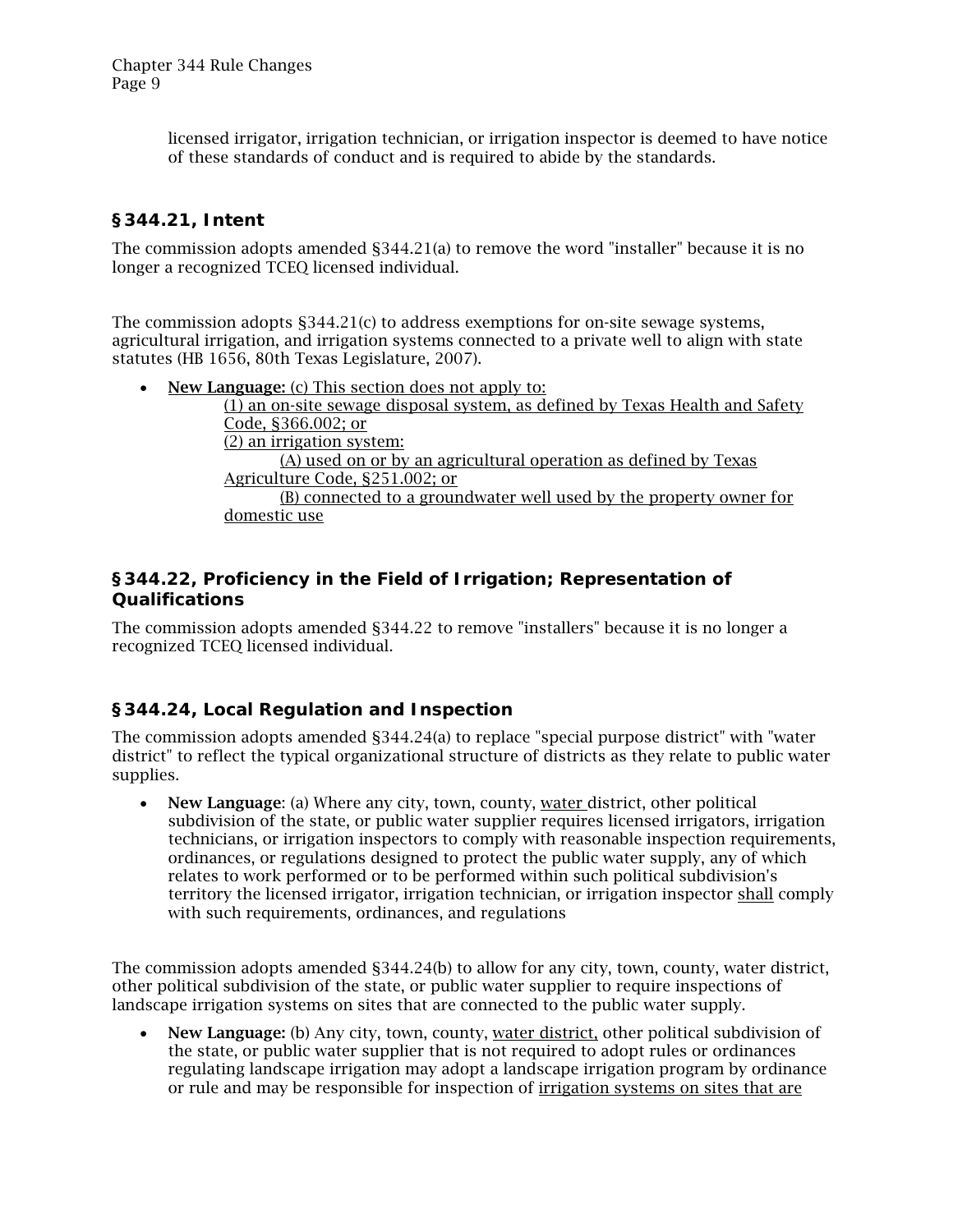connected to its public water supply system. Any rule or ordinance adopted to regulate landscape irrigation shall be at least as stringent as the requirements in this chapter.

The commission adopts amended §344.24(c) by removing the reference to "a water district that chooses to implement a landscape irrigation program" and changing the word "may" to "must" to reflect the mandatory nature of this rule. The commission also adopts the removal of the words "if a municipality" for better clarity. The previous combined wording did not make it clear that municipalities with a population of 20,000 or more were required to have a program.

• New Language: (c) Municipalities with a population of 20,000 or more shall verify that the irrigator that designs and installs an irrigation system holds a valid irrigator's license and has obtained a permit before installing a system within its territorial limits or its extraterritorial jurisdiction. Inspectors must verify that the design and installation meet the requirements of this chapter and local ordinances or rules that do not conflict with this chapter, or that are more stringent than this chapter.

The commission adopts §344.24(d) to specifically address water districts that choose to implement a landscape irrigation program per statute (HB 1656).

• New Language: (d) A water district that chooses to implement a landscape irrigation program shall meet the program requirements in subsection (c) of this section.

The commission adopts the removal of existing §344.24(d) and added this requirement to amended  $\S 344.37(b)(6)$ . The commission adopts the **removal** of existing  $\S 344.24(e)$  and (f), *since these requirements are included* in adopted §344.21(c).

## <span id="page-9-0"></span>*SUBCHAPTER C, REQUIREMENTS FOR LICENSED IRRIGATORS, INSTALLERS, IRRIGATION TECHNICIANS, AND IRRIGATION INSPECTORS*

## <span id="page-9-1"></span>**§344.30, License Required**

The commission adopts amended §344.30(a) to incorporate "irrigation services" in place of the list of services, "sells, designs, provides consultation services, installs, maintains, alters, repairs, or services an irrigation system" and to clarify that a licensed irrigator is not an "exempt business owner." This is consistent with the new definition for "Exempt business owner" and the amended definition of "Irrigation services" in §344.1.

#### • New Language:

(a) An irrigator is an individual who:

(1) performs irrigation services including the connection of such system to any water supply;

(2) is not an exempt business owner and advertises or represents to anyone that the individual can perform irrigation services; an

(3) is required to hold a valid irrigator license issued under Chapter 30 of this title (relating to Occupational Licenses and Registrations).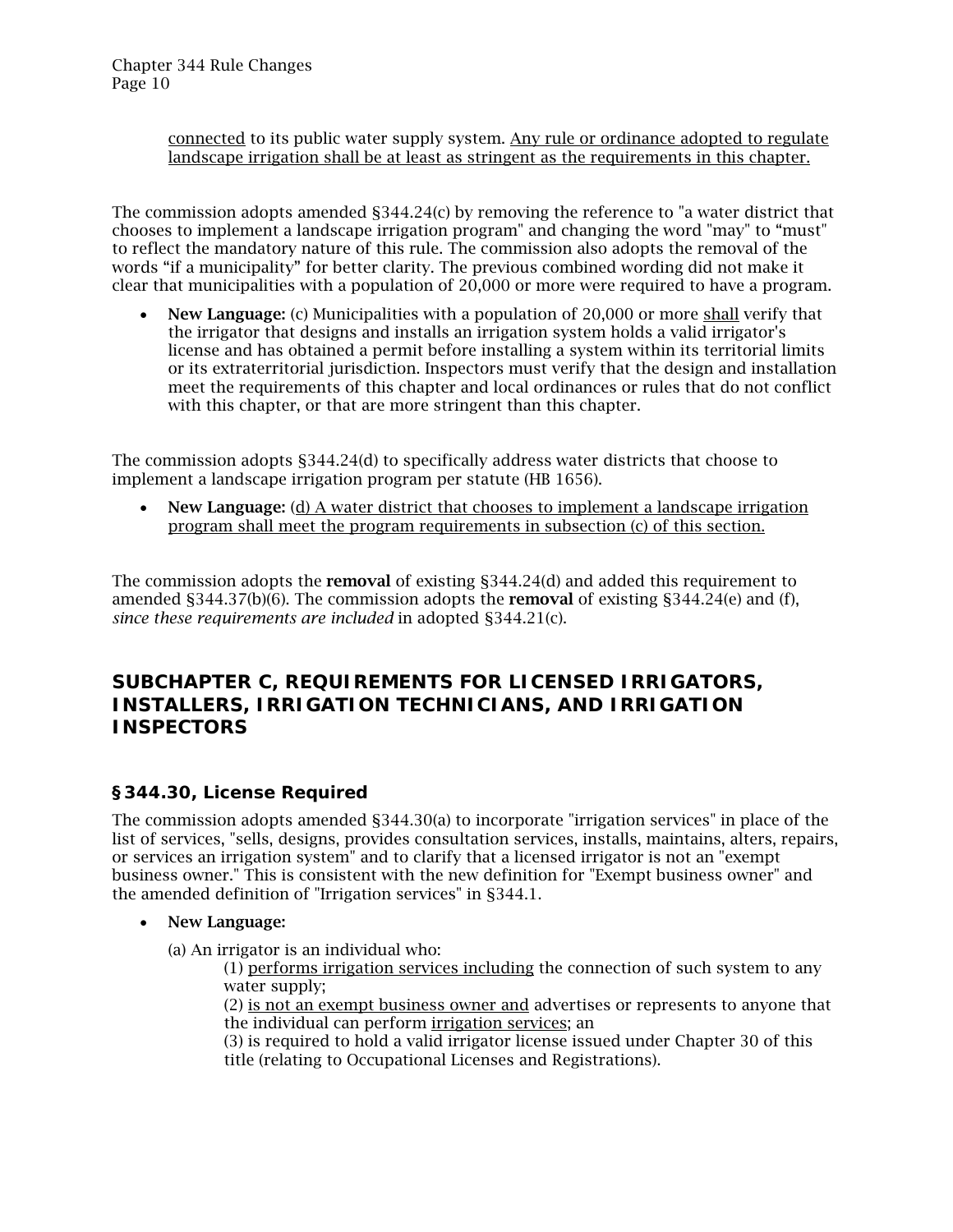The commission adopts the removal of §344.30(b) since this requirement expired on December 31, 2009 and refers to "installer" which is no longer a recognized TCEQ licensed individual.

The commission adopts amended §344.30(b) (previously §344.30(c)) to remove "beginning January 1, 2009" since this date has passed and is no longer relevant.

#### • New Language:

(b) An irrigation technician is an individual who:

(1) connects an irrigation system to a water supply;

(2) under the supervision of a licensed irrigator, installs, maintains, alters, repairs, or services a landscape irrigation system;

(3) represents to anyone that the individual can perform any or all of these functions; and

(4) is required to hold a valid irrigation technician license issued under Chapter 30 of this title.

### <span id="page-10-0"></span>**§344.31, Responsibilities of a Business Owner Who Provides Irrigation Services**

The commission adopts the amendment of the title of this section from "Exemption for Business Owner Who Provides Irrigation Services" to "Responsibilities of a Business Owner Who Provides Irrigation Services."

• New Language: Responsibilities of a Business Owner Who Provides Irrigation Services.

The commission adopts amended §344.31, which includes the language from repealed §344.32, Responsibilities of a Business Owner Who Provides Irrigation Services, since both rules refer to the overall responsibilities for exempt business owners. With this change, §344.31 becomes §344.31(a) and §344.32 becomes §344.31(b). The commission also adopts adding the term "irrigation services" to refer to the various services including design, installation, maintenance, alteration, repair, or servicing of irrigation systems. This is consistent with the amended definition of "irrigation services" in §344.1. The commission also adopts adding the word "business" to "exempt owner" in §344.31(b) (previously §344.32) to align with the definition of exempt business owner in §344.1.

#### • New Language:

(a) Under Chapter 30 of this title (relating to Occupational Licenses and Registrations), a business owner who employs a licensed irrigator as an irrigator-in-charge to provide consulting services, to supervise, or conduct operations relating to irrigation services is exempt from the licensing requirements of Texas Occupations Code, Chapter 1903

(b) An exempt business owner who provides landscape irrigation services shall ensure that all irrigation services are supervised by a licensed irrigator, according to the requirements of this subchapter. An exempt business owner who engages in landscape irrigation is responsible for verifying the validity of the license belonging to all irrigators and irrigation technicians performing irrigation services for the business. An exempt business owner who engages in landscape irrigation is responsible for designating an irrigator-in-charge.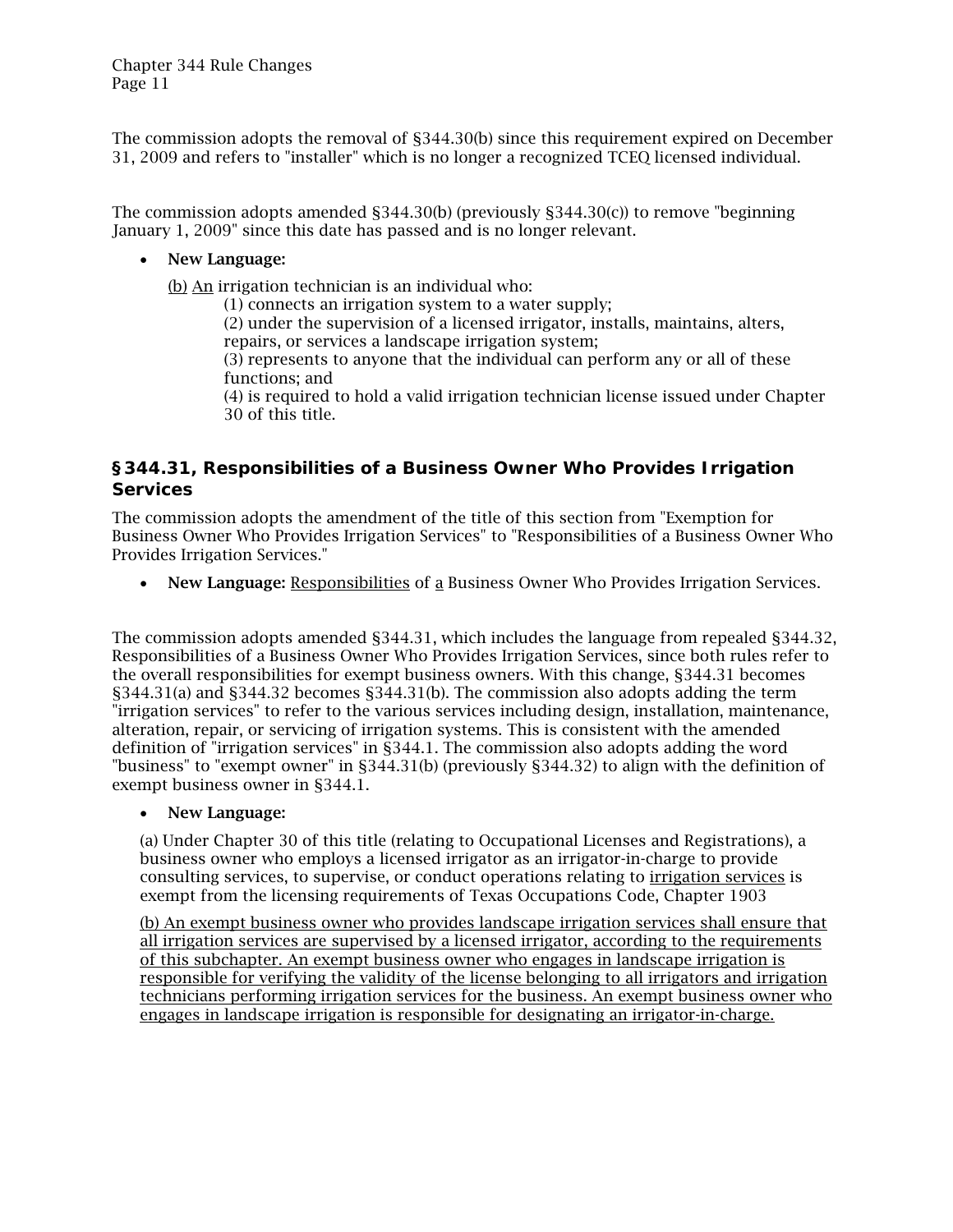#### <span id="page-11-0"></span>**§344.32, Responsibilities of a Business Owner Who Provides Irrigation Services**

The commission adopts the repeal of §344.32 and adds the rule language to §344.31 as adopted subsection (b) since both rules refer to the overall responsibilities for exempt business owners.

## <span id="page-11-1"></span>**§344.33, Display of License**

The commission adopts amended §344.33(a) to remove "installers" as it is no longer a recognized TCEQ licensed individual.

#### <span id="page-11-2"></span>**§344.34, Use of License**

The commission adopts amended §344.34(b) to add "or entity" to broaden the applicability of this rule to include businesses and to remove "licensed installer" as it is no longer a recognized TCEQ licensed individual.

• New Language: (b) An individual or entity who uses or attempts to use the license or license number of someone else who is a licensed irrigator, licensed irrigation technician, or licensed irrigation inspector is in violation of Texas Occupations Code, Chapter 1903, and this chapter.

The commission adopts the amendment to §344.34(d) to remove references to installer as it is no longer a recognized TCEQ licensed individual.

## <span id="page-11-3"></span>**§344.35, Duties and Responsibilities of Irrigators**

The commission adopts amended §344.35(c) to clarify that the "irrigator-in-charge" is responsible for the irrigation services performed by the exempt business owner's company.

• New Language: (c) A licensed irrigator who is employed by an exempt business owner and designated as the irrigator-in-charge shall supervise all irrigation services of the business, in accordance with this chapter.

The commission adopts amended  $\S 344.35(d)(1)$  to remove "stamp or rubber" to allow for different approved types of an irrigator's seal. The TCEQ recognizes that emerging technology will provide different approved ways for irrigators to display and use their seal.

- New Language:
	- (d) A licensed irrigator is responsible for:
		- (1) using the seal in accordance with this chapter;

The commission adopts amended §344.35(d)(9) to remove "system beginning January 1, 2010." This date has passed and is no longer relevant.

• New Language:

(d) A licensed irrigator is responsible for: (9) providing on-site supervision of the installation of irrigation systems;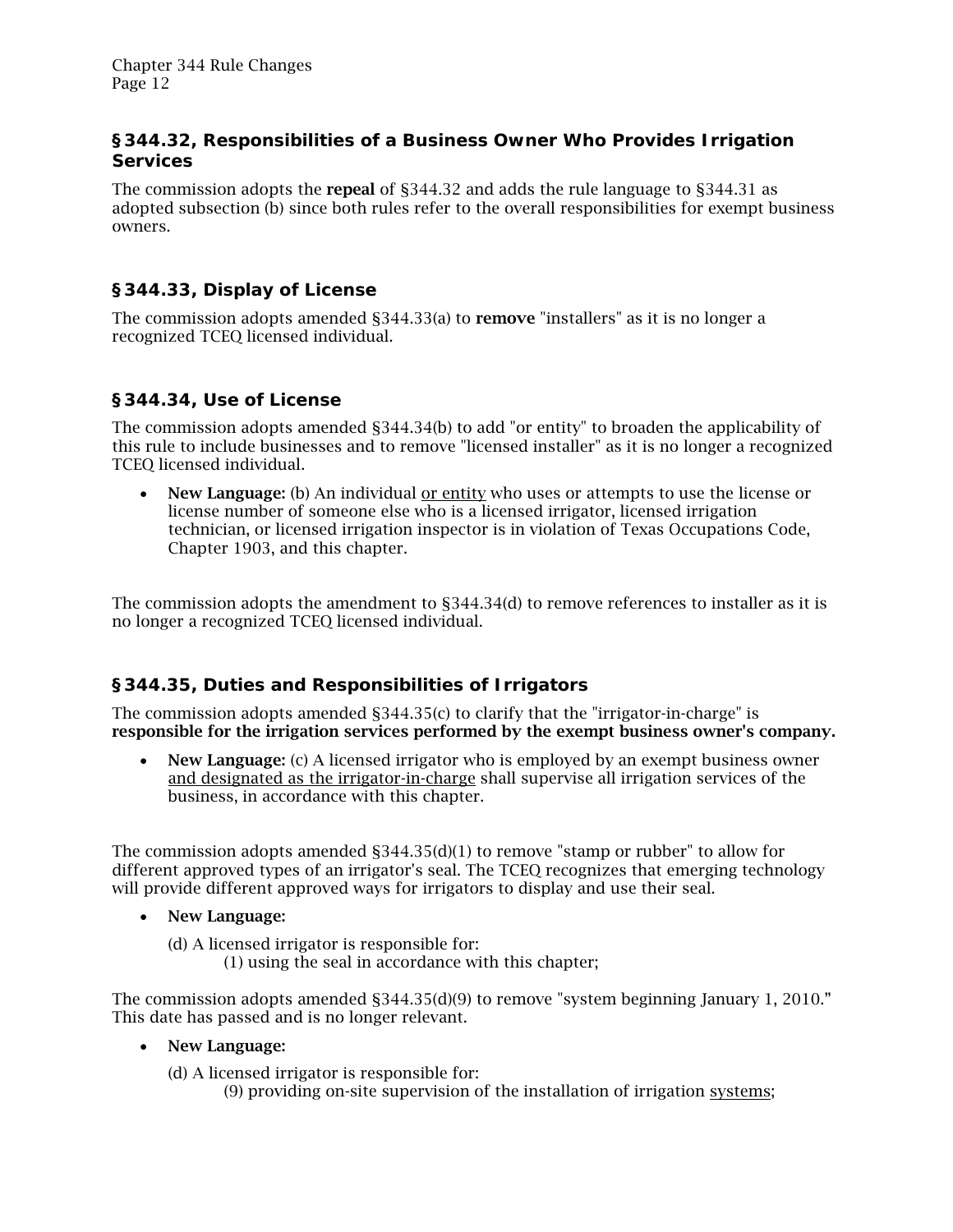The commission adopts amended  $\S344.35(d)(10)$  and (12) (previously  $\S344.35(d)(13)$ ) to refer to "conducting irrigation services" as defined in §344.1 rather than listing specific services.

- New Language:
	- (d) A licensed irrigator is responsible for:

(10) providing supervision to an irrigation technician who is conducting irrigation services; (12) conducting irrigation services in compliance with the requirements of this chapter

The commission adopts the **removal** of  $\S 344.35(d)(11)$  since this requirement applies to an "installer" which is no longer a recognized TCEQ licensed individual. Subsequent paragraphs are renumbered.

## <span id="page-12-0"></span>**§344.36, Duties and Responsibilities of Irrigation Technicians**

The commission adopts the amendment of the title of this section from "Duties and Responsibilities of Installers and Irrigation Technicians" to "Duties and Responsibilities of Irrigation Technicians."

The commission adopts amended §344.36(a) to clarify that irrigation technicians are required to work under the supervision of a licensed irrigator and remove references to "installer" since it is no longer a recognized TCEQ licensed individual. An irrigation technician's responsibilities have been moved from subsection (a) to paragraphs (1) - (3) and amended as discussed below.

• New Language: (a) A licensed irrigation technician under the supervision of a licensed irrigator, is responsible for:

The commission adopts amended  $\S 344.36(a)(1)$  to include the connection of an irrigation system to a water supply.

- New Language:
	- (a) A licensed irrigation technician under the supervision of a licensed irrigator, is responsible for:
		- (1) connecting an irrigation system to a water supply;

The commission adopts amended §344.36(a)(2) to include the term "backflow prevention assembly" to be consistent with the amended definition in §344.1.

- New Language:
	- (a) A licensed irrigation technician under the supervision of a licensed irrigator, is responsible for:

(2) installing a backflow prevention assembly pursuant to §344.50 of this title (relating to Backflow Prevention Methods;

The commission adopts amended §344.36(a)(3) by referencing "irrigation services" as defined in §344.1 rather than listing specific services.

• New Language: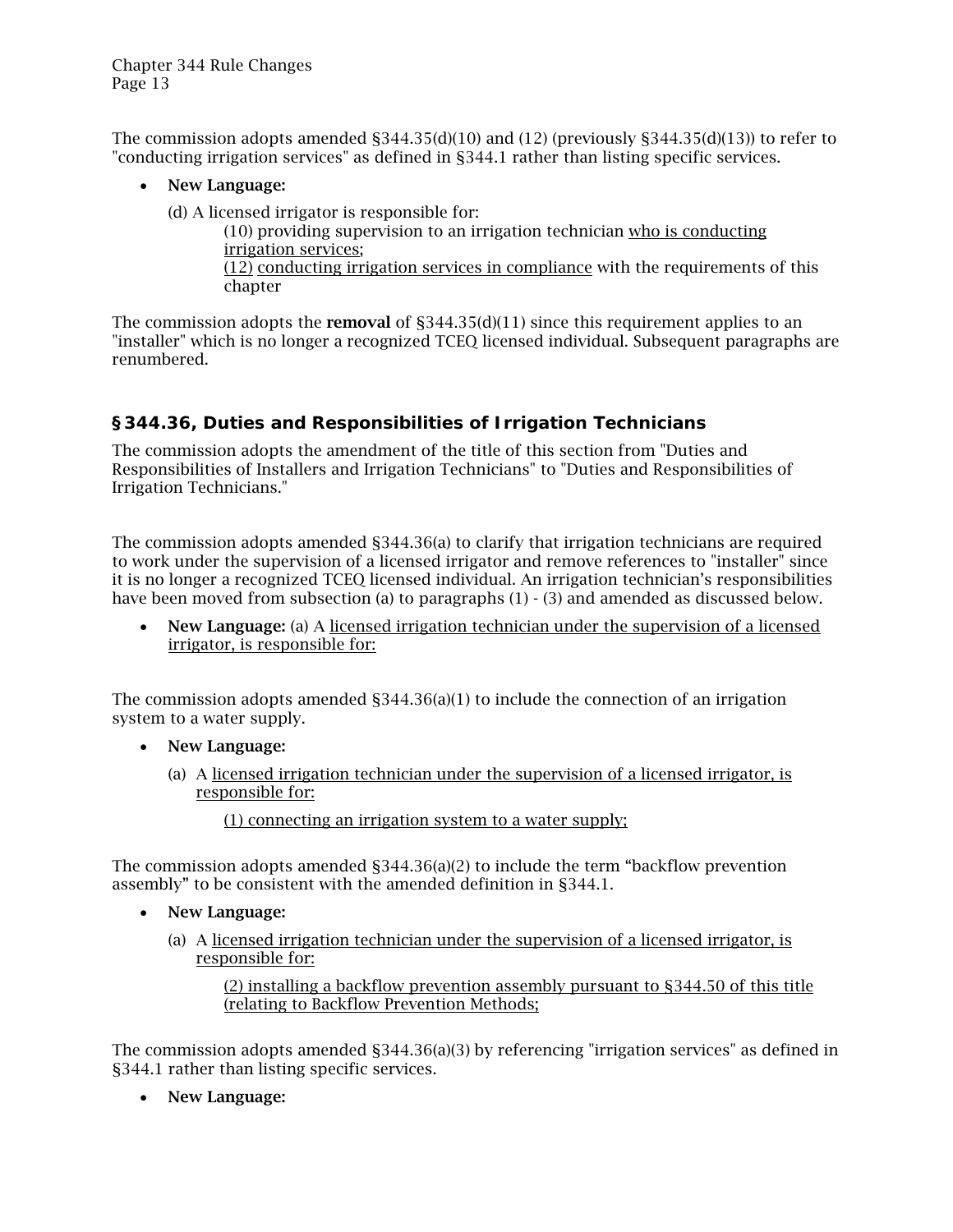(a) A licensed irrigation technician under the supervision of a licensed irrigator, is responsible for:

(3) conducting irrigation services including maintaining, altering, repairing, servicing, or directing the installation of irrigation systems; and

The commission adopts §344.36(a)(4) to include the requirement to conduct the final walkthrough as required by \$344.63.

- New Language:
	- (a) A licensed irrigation technician under the supervision of a licensed irrigator, is responsible for:

(4) conducting the final walk through in compliance with the requirements §344.63 of this title (relating to Completion of Irrigation System Installation).

The commission adopts the **removal** of  $\S 344.36(c)$  since this requirement applies to an "installer" which is no longer a recognized TCEQ licensed individual. The subsequent subsection §344.36(d) is re-lettered.

The commission adopts §344.36(d) to include the requirement that an irrigation technician shall not act as an irrigator nor advertise or offer to perform irrigation services.

• New Language: (d) An irrigation technician shall not act as an irrigator nor advertise or offer to perform irrigation services.

## <span id="page-13-0"></span>**§344.37, Duties and Responsibilities of Irrigation Inspectors**

The commission adopts amended §344.37(a) to include "licensed plumbing inspector" as someone who is qualified to conduct irrigation system inspections.

• New Language:

(a) A licensed irrigation inspector or licensed plumbing inspector shall enforce the applicable irrigation rules or ordinance of the employing governmental entity and, at a minimum, is responsible for:

(1) verifying that the appropriate permits have been obtained for an irrigation system;

(2) verifying that the irrigator, irrigation technician, or water operator is licensed; (3) inspecting the irrigation system;

(4) determining that the irrigation system complies with the requirements of this chapter

(5) determining that the appropriate backflow prevention assembly was installed, tested, and the test results were provided to the water purveyor;

(6) investigating complaints related to irrigation systems including the advertisement of irrigation services; and

(7) maintaining records according to this chapter. Each inspector shall maintain a log of all irrigation systems inspected that includes, but is not limited to, the system location, property owner, irrigator responsible for installation, permit status, problems noted during the inspection, and date of the inspection. The log must be kept for three years. The log shall be available for review within two business days of the request by authorized representatives of the commission or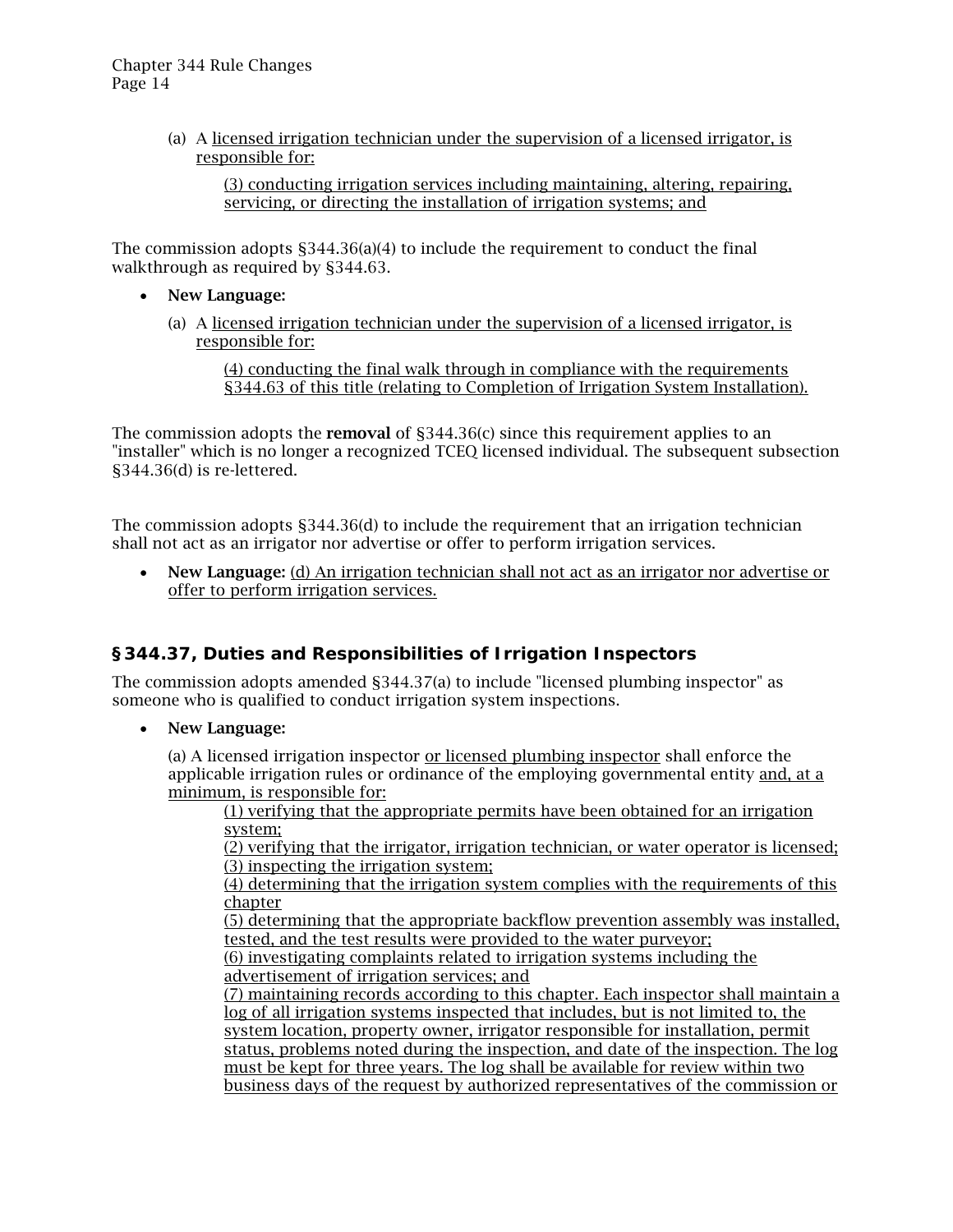any regulatory authority with jurisdiction over landscape irrigation issues in the area the inspector is employed to inspect

The commission adopts amended §344.37(b) to clarify the recordkeeping requirements for irrigation inspectors.

• New Language:

(b) A licensed irrigation inspector, licensed plumbing inspector, a water district's operator or other appropriately licensed individual employed by a governmental entity shall be responsible for:

(1) verifying that the appropriate permits have been obtained for an irrigation system;

(2) verifying that the irrigator, irrigation technician, or water district operator is licensed;

(3) inspecting the irrigation system;

 $\overline{(4)}$  determining that the irrigation system complies with the requirements of this chapter;

(5) determining that the appropriate backflow prevention assembly was installed, tested, and the test results were provided to the water purveyor;

(6) investigating complaints related to irrigation systems including the advertisement of irrigation services; and

(7) Each inspector shall maintain a log of all irrigation systems inspected that includes, but is not limited to, the system location, property owner, irrigator responsible for installation, permit status, problems noted during the inspection, and date of the inspection. The log must be kept for three years. The log shall be available for review within two business days of the request by authorized representatives of the commission or any regulatory authority with jurisdiction over landscape irrigation issues in the area the inspector is employed to inspect

## <span id="page-14-0"></span>**§344.38, Irrigator Records**

The commission adopts the amendment of the title of this section from "Irrigator, Installer, and Irrigation Technician Records" to "Irrigator Records."

The commission adopts the amendment to this section to remove references to "rubber stamp" and leave the more general requirement for "seal" to allow for alternate types of seals. This section is also amended to remove references to records kept by installers and irrigation technicians. Installer is no longer a recognized licensed individual and there are no specific recordkeeping requirements for irrigation technicians.

• New Language: Upon the licensed irrigator obtaining the seal in accordance with this chapter, an impression of the seal shall be made on letterhead, or other business stationary, and maintained on file for review by the commission. Archival copies of all records given to the irrigation system's owner or owner's representative shall be maintained by the irrigator. Records will be maintained by the irrigator for a period of three years from the date installation, maintenance, alteration, repair or service was completed. Irrigators shall make all records of landscape irrigation services available within ten business days of any request made by authorized representatives of the commission or the local regulatory authority with jurisdiction over landscape irrigation.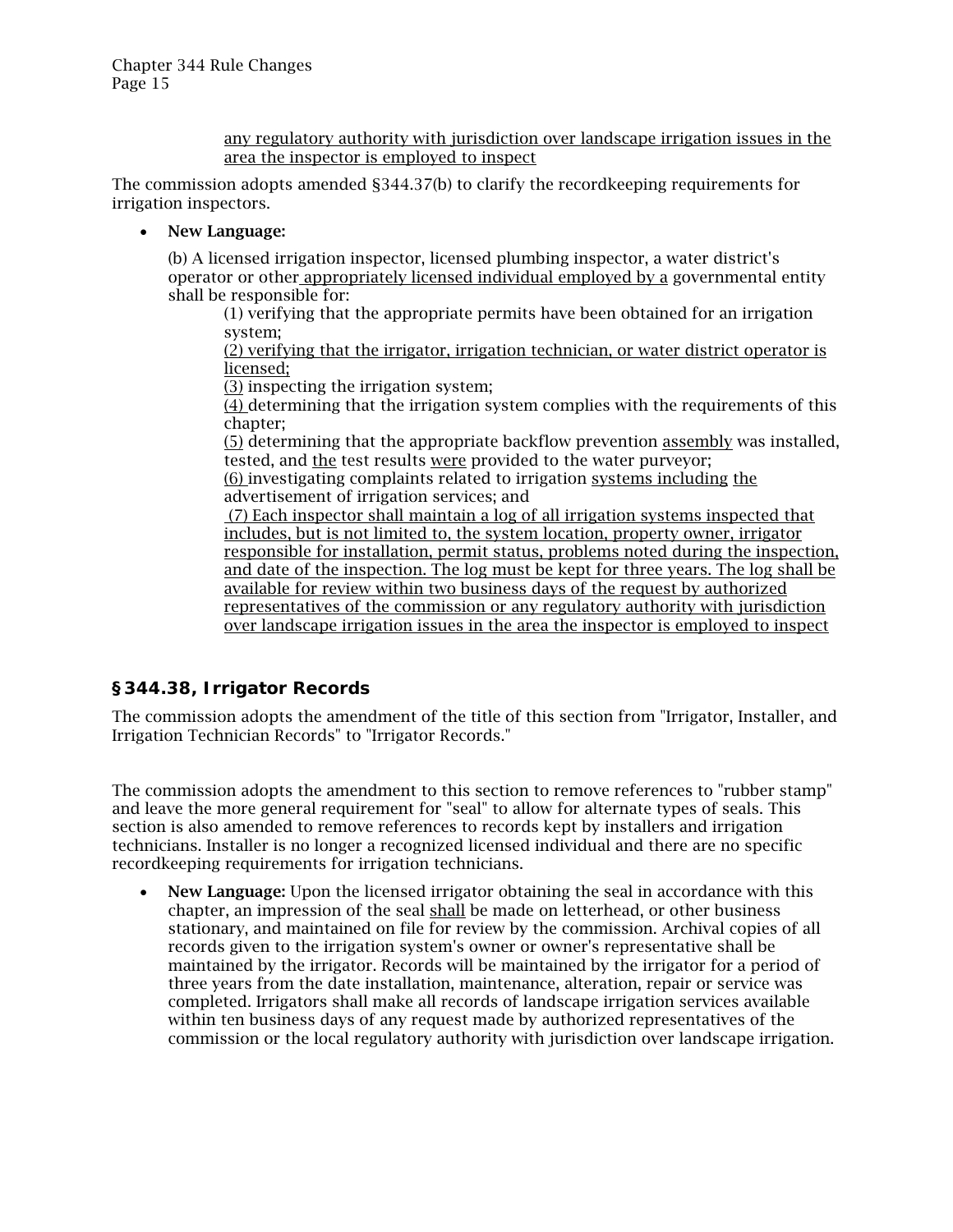## <span id="page-15-0"></span>*SUBCHAPTER D, LICENSED IRRIGATOR SEAL*

## <span id="page-15-1"></span>**§344.40, Seal Required**

The commission adopts amended §344.40 so that the rule is strengthened against the inappropriate use of an irrigator's seal. This is to prevent occasions when an irrigator allows another person to use their seal, changes the format of their seal so that it does not meet the requirements in §344.41, or does not sign and date their seal.

• New Language: Each irrigator, upon being licensed with the commission, shall obtain a seal, as described in §344.41 of this title (relating to Seal Design). Licensed irrigators shall not engage in any landscape irrigation services without physical possession of the seal and the license. The irrigator is responsible for the security of the seal and for ensuring that it shall not be used in a manner that does not meet the requirements of this chapter.

## <span id="page-15-2"></span>**§344.42, Seal Display**

The commission adopts amended §344.42(b) to remove references to a specific type of media used to produce the seal.

• New Language: (b) An irrigator may use an alternative media (electronic, rubber stamp, embossing, etc.) to use their seal and signature if the seal, signature, and date are clearly visible and legible on the original document and all copies or reproductions of the original document.

## <span id="page-15-3"></span>**§344.43, Seal Use**

The commission adopts amended §344.43(e) to simplify the language so that it is consistent with the rest of the rule.

• New Language: (e) Irrigators shall not change any plan or specification created by another irrigator unless:

The commission adopts amended  $\S 344.43(e)(1)$  so that the language regarding the change aligns with §344.43(e).

#### • New Language:

(e) Irrigators shall not change any plan or specification created by another irrigator unless:

(1) The change is made to adapt the plan or specification to the specific site conditions and to address state and local requirements;

The commission adopts amended  $\S 344.43(e)(2)$  to clarify that the irrigator making the change is responsible for that change.

#### • New Language:

(e) Irrigators shall not change any plan or specification created by another irrigator unless:

(2) The irrigator accepts full responsibility for any changes the irrigator makes to the original plan or specification [and any downstream consequences; and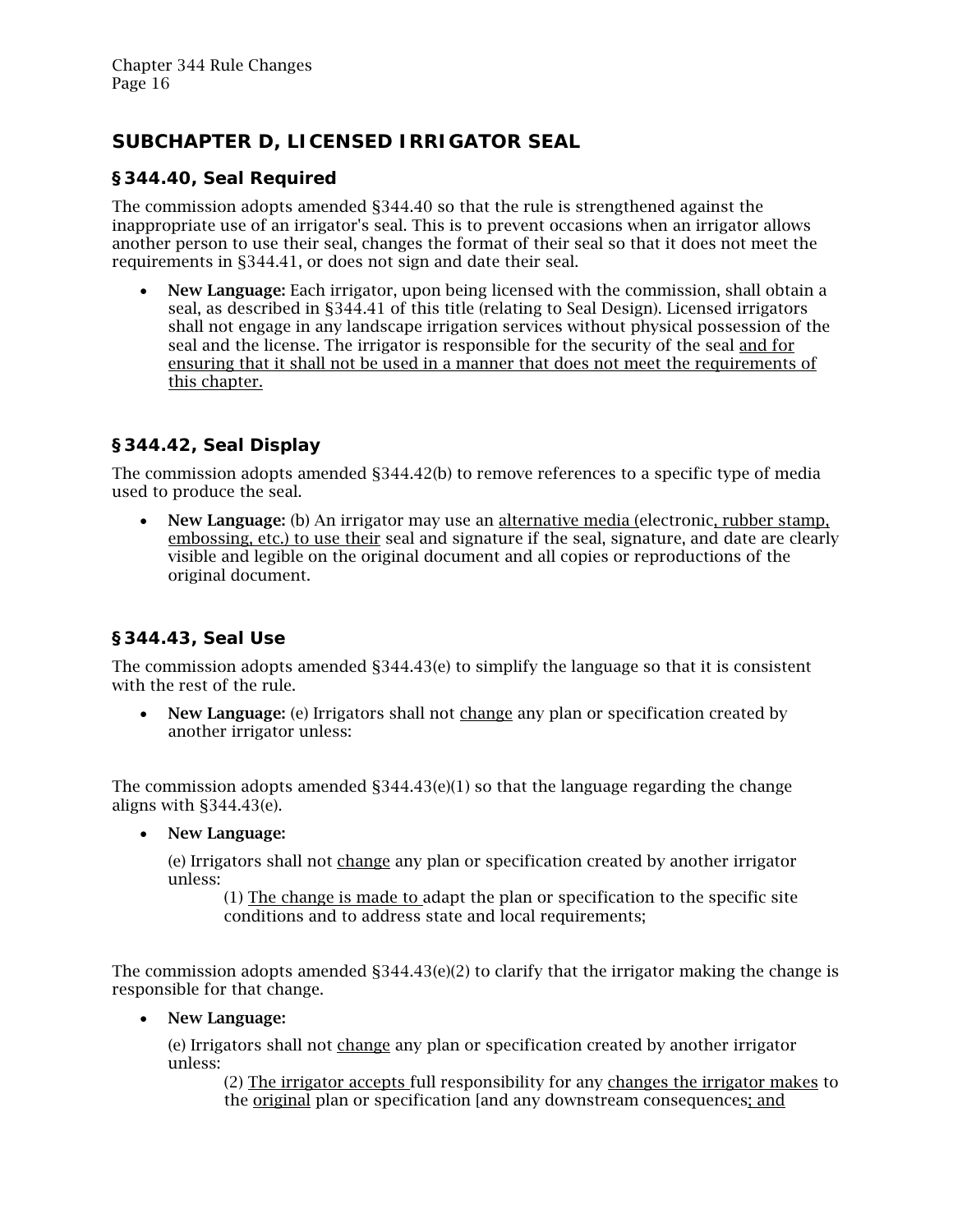The commission adopts amended §344.43(e)(3) to require that the irrigator must seal any changes made.

• New Language:

(e) Irrigators shall not change any plan or specification created by another irrigator unless:

(3) The irrigator seals and dates the changes made to the original irrigation plan

The commission adopts amended §344.43(f) to specify that the irrigator is responsible for the portion of the irrigation plan they created or changed.

• New Language: (f) If an irrigator prepares only a portion of a plan or specification, that portion of the plan or specification must be sealed by the irrigator and clearly identified.

## <span id="page-16-0"></span>*SUBCHAPTER E, BACKFLOW PREVENTION AND CROSS-CONNECTION*

#### <span id="page-16-1"></span>**§344.50, Backflow Prevention Methods**

The commission adopts amended §344.50(a) to eliminate the requirement for approval of backflow prevention assemblies. The requirement is to install the assembly per manufacturer's recommendations and to test upon installation. This is consistent with the requirements in Chapter 290.

• New Language: (a) All backflow prevention assemblies installed per this chapter shall be installed according to manufacturer's recommendations and provided with sufficient clearance to facilitate testing.

The commission adopts amended §344.50(b) to align with the definition of an air gap in §344.1(1).

- New Language:
	- (b) If conditions that present a health hazard exist, one of the following types of backflow prevention shall be used.

(1) An air gap may be used if installed per the definition of air gap in §344.1(1) of this title (relating to Definitions).

The commission adopts amended §344.50(b)(2) to reference the installation and testing requirements in §344.50(a).

- New Language:
	- (b) If conditions that present a health hazard exist, one of the following types of backflow prevention shall be used.

(2) Reduced pressure principle backflow prevention assemblies may be used if installed per subsection (a) of this section and:

(A) the assembly is installed at a minimum of 12 inches above ground in a location that will ensure that the assembly will not be submerged; and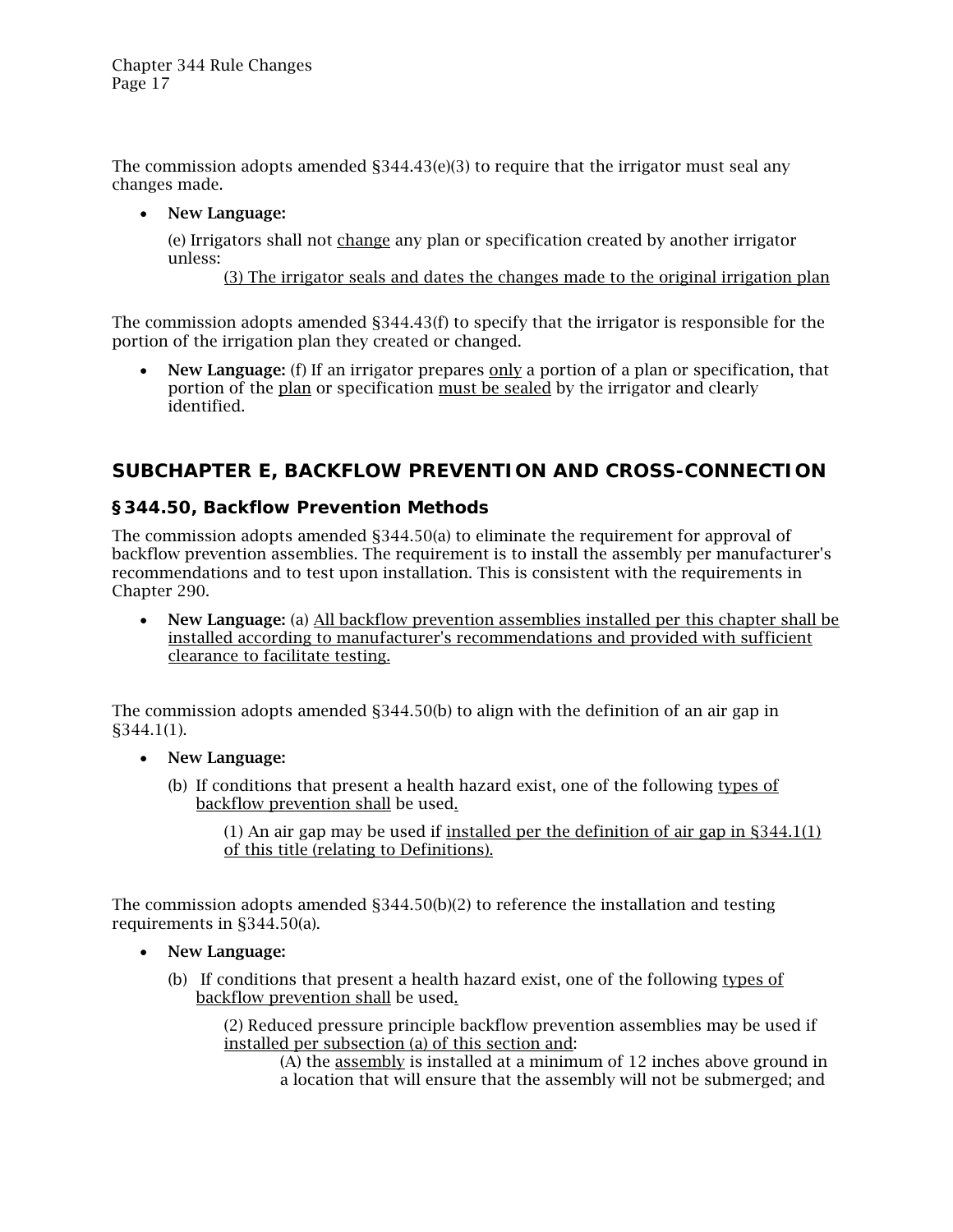(B) drainage is provided for any water that may be discharged through the relief valve.

The commission adopts amended §344.50(b)(3) to reference the installation and testing requirements in §344.50(a) and describe the hydraulic conditions under which the assembly will work. The word "device" was changed to "assembly".

#### • New Language:

(b) If conditions that present a health hazard exist, one of the following types of backflow prevention shall be used.

(3) Pressure vacuum breakers may be used if installed per subsection (a) of this section and:

> (A) there is no actual or potential for a back-pressure condition and (B) the assembly is installed at a minimum of 12 inches above any downstream piping and the highest downstream opening. Pop-up sprinklers are measured from the retracted position from the top of the sprinkler.

The commission adopts amended §344.50(b)(4) to replace atmospheric vacuum breakers (AVBs) as an option for backflow prevention with spill resistant vacuum breakers (SVBs). AVBs are inadequate for backflow prevention on irrigation systems, because they will not function correctly with a downstream valve. The commission also corrects a grammatical error in the amended language in §344.50(b)(4) by removing the word "in."

#### • New Language:

(b) If conditions that present a health hazard exist, one of the following types of backflow prevention shall be used.

(4) Spill-resistant pressure vacuum breakers may be used if in installed per subsection (a) of this section and:

Because SVBs were included as an option for backflow prevention, requirements for the correct hydraulic conditions (no backpressure) and height installation requirements were included in §§344.50(b) and (b)(4)(A). These changes were recommended by the IAC.

#### • New Language:

(b) If conditions that present a health hazard exist, one of the following types of backflow prevention shall be used.

(4) Spill-resistant pressure vacuum breakers may be used if installed per subsection (a) of this section and:

(A) there is no actual or potential for a back-pressure condition; and

The commission adopts amended  $\S 344.50(b)(4)(A)$  to also specify the potential for backpressure.

• New Language:

(b) If conditions that present a health hazard exist, one of the following types of backflow prevention shall be used.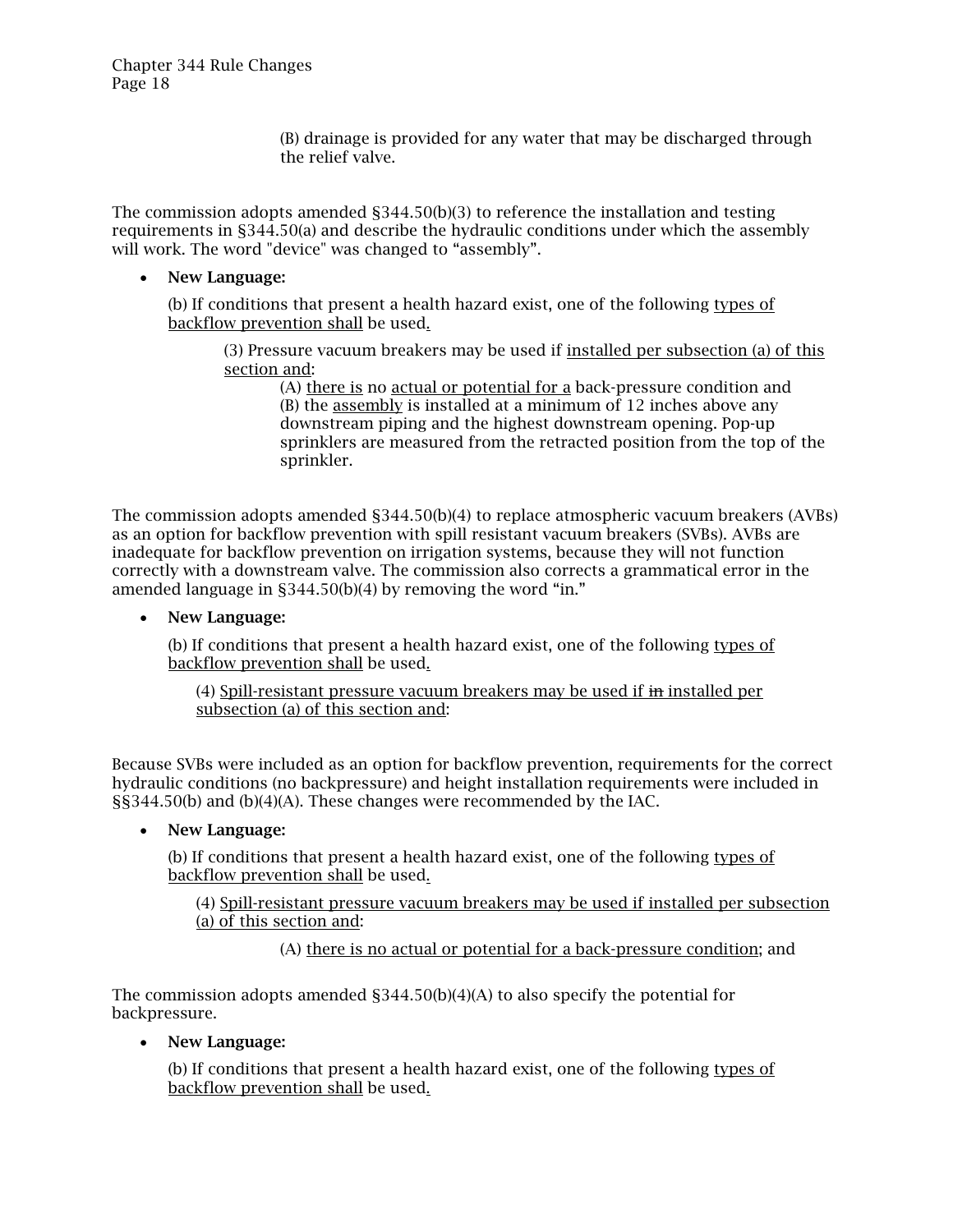(4) Spill-resistant pressure vacuum breakers may be used if installed per subsection (a) of this section and:

(A) there is no actual or potential for a back-pressure condition; and

The commission adopts amended  $\S 344.50(b)(4)(B)$  to specify the minimum installation height and that it is determined from the highest downstream opening.

• New Language:

(b) If conditions that present a health hazard exist, one of the following types of backflow prevention shall be used.

(4) Spill-resistant pressure vacuum breakers may be used if installed per subsection (a) of this section and:

> (B) the assembly is installed at a minimum of 12 inches above any downstream piping and the highest downstream opening. Pop-up sprinklers are measured from the retracted position from the top of the sprinkler.

The commission adopts the removal of the rule language in §344.50(c) and *moves it to* adopted §344.50(e) per the IAC's recommendation. Subsequent subsections are re-lettered.

The commission adopts amended §344.50(c) (formerly subsection (d)) to replace the word "device" with the word "assembly."

• New Language: (c) If there are no conditions that present a health hazard, double check valve backflow prevention assemblies may be used to prevent backflow if the assembly is tested upon installation and:

The commission adopts amended  $\S 344.50(c)(1)$  to add the word "and" for better readability.

- New Language:
	- (c) If there are no conditions that present a health hazard, double check valve backflow prevention assemblies may be used to prevent backflow if the assembly is tested upon installation and:

(1) a local regulatory authority does not prohibit the use of a double check valve; and

The commission adopts amended  $\S 344.50(c)(2)$  to eliminate the language referencing backpressure since this information was determined to be incorrect. The subsequent paragraph is renumbered.

- New Language:
	- (c) If there are no conditions that present a health hazard, double check valve backflow prevention assemblies may be used to prevent backflow if the assembly is tested upon installation and:

(2) test cocks are used for testing only.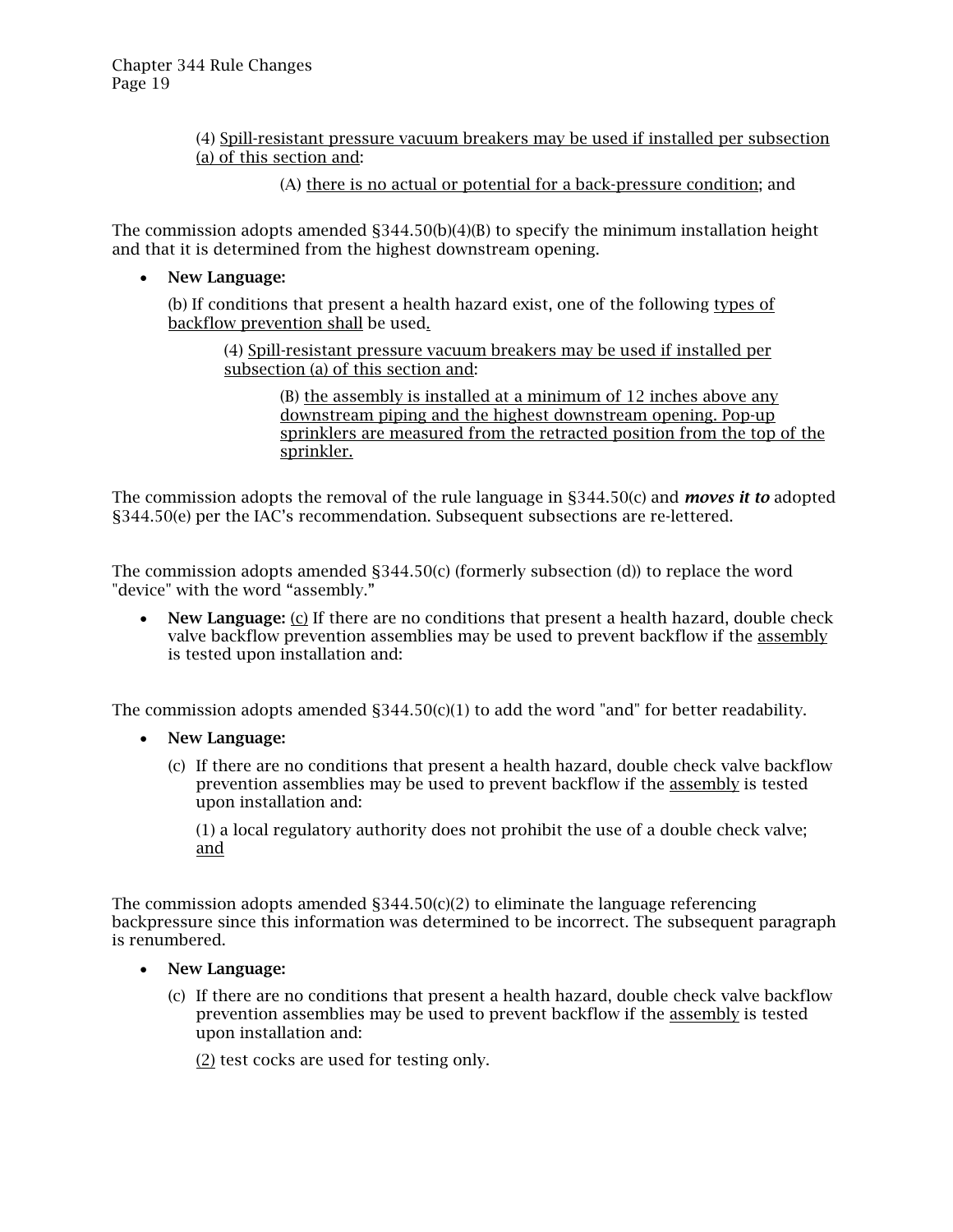The commission adopts amended §344.50(d) (formerly subsection (e)) to include the word "assemblies" and to specify the installation requirements.

• New Language: (d) Doublecheck valve assemblies installed below ground shall meet the following installation requirements:

The commission adopts amended  $\S 344.50(d)(3)$  to remove the requirement for the Y-type strainer. Subsequent paragraphs are renumbered.

• New Language:

(d) Doublecheck valve assemblies installed below ground shall meet the following installation requirements:

(1) test cocks shall be plugged, except when the double check valve is being tested;

(2) test cock plugs shall be threaded, water-tight, and made of non-ferrous material; and

The commission adopts amended  $\S 344.50(d)(3)$  to specify that there must be clearance around the assembly to facilitate testing.

• New Language:

(d) Doublecheck valve assemblies installed below ground shall meet the following installation requirements:

(3) there shall be a clearance all the way around the assembly to allow space for testing and repair.

The commission adopts new §344.50(e) to specify testing requirements for backflow prevention assemblies, especially those installed to protect against health hazards.

• New Language: (e) At a minimum, all backflow prevention assemblies shall be tested by a licensed backflow prevention assembly tester upon installation, repair, replacement, or relocation. Those backflow prevention assemblies used in irrigation systems designated as health hazards shall be tested annually.

## <span id="page-19-0"></span>**§344.51, Specific Conditions and Cross-Connection Control**

The commission adopts amended §344.51(a) to make it applicable to any method where a chemical can be introduced into an irrigation system and increase the hazard to the potable water supply. This language was removed from §344.51(c) and moved to §344.51(a).

• New Language: (a) Before any chemical is added by any method (aspiration, injection, etc.) to an irrigation system which is connected to any potable water supply, the irrigation system shall be connected through a reduced pressure principle backflow prevention assembly or air gap.

The commission adopts amended §344.51(b) to address the hazard posed by those irrigation system components with chemical additives added to them in the manufacturing process. The subsequent subsection is re-lettered.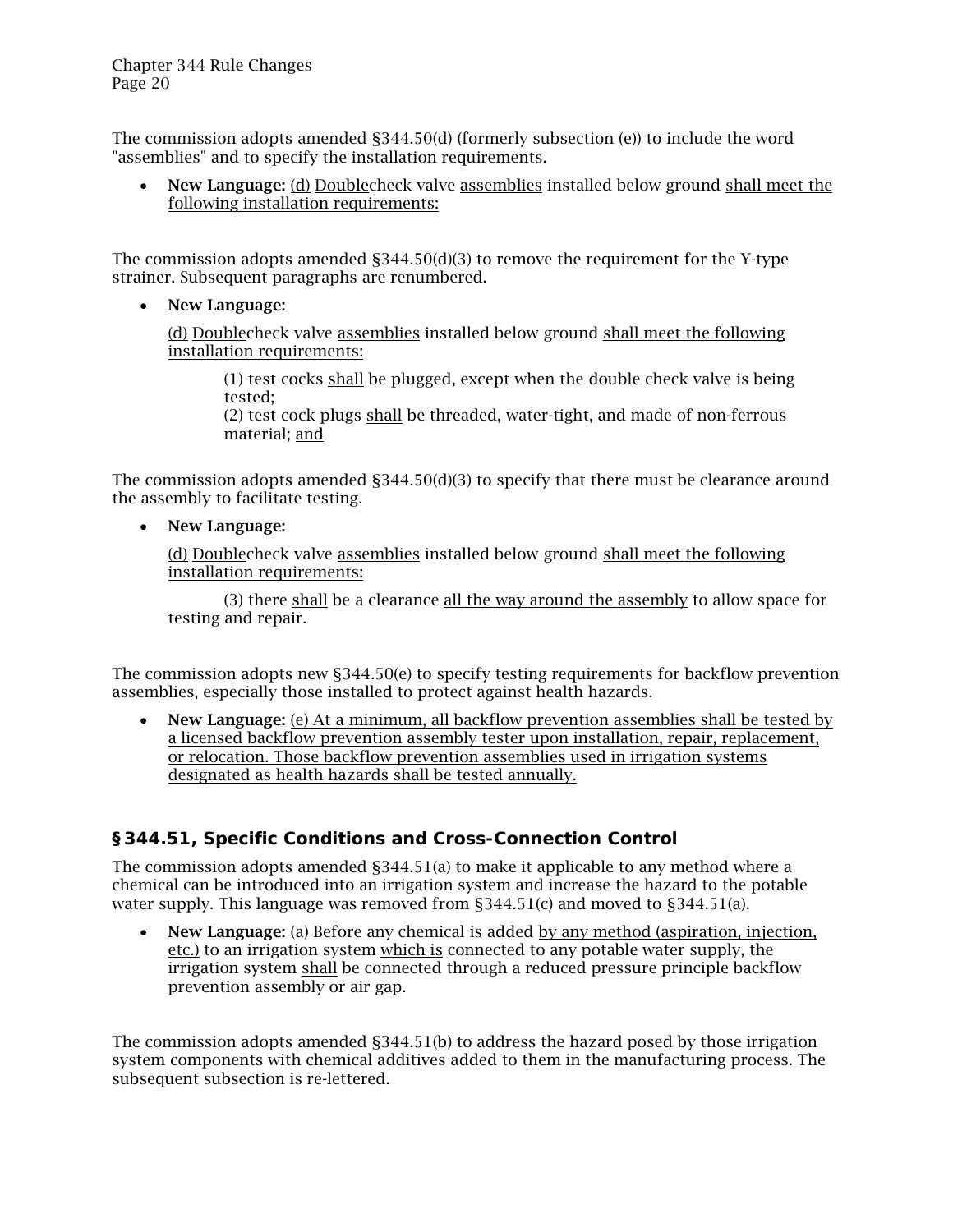• New Language: (b) Irrigation system components treated with chemical additives and connected to any potable water supply shall be connected through a reduced pressure principle backflow prevention assembly.

The commission adopts the removal of §344.51(b) and *moves the language* to §344.51(c). The language remains the same.

• New Language: (c) Connection of more than one water source to an irrigation system presents the potential for contamination of the potable water supply if backflow occurs. Therefore, connection of any additional water source to an irrigation system that is connected to the potable water supply can only be made if the irrigation system is connected to the potable water supply through a reduced-pressure principle backflow prevention assembly or an air gap.

The commission adopts amended  $\S$ §344.51(d)(1) and (2) to clearly specify that an irrigation system on a site that also has an on-site sewage facility (OSSF) is considered a health hazard.

• New Language:

(d) If an irrigation system is designed or installed on a property that is served by an onsite sewage facility, as defined in Chapter 285 of this title (relating to On-Site Sewage Facilities), then:

(1) all irrigation piping and valves shall meet the separation distances from the On-Site Sewage Facilities system as required for a private water line in §285.91(10) of this title (relating to Tables), concerning the minimum required separation distances for on-site sewage facilities;

(2) the irrigation system is designated a health hazard and any connections using a private or public potable water source shall be connected to the water source through a reduced pressure principle backflow prevention assembly as defined in §344.50 of this title (relating to Backflow Prevention Methods); and

## <span id="page-20-0"></span>**§344.52, Installation of Backflow Prevention Assembly**

The commission adopts the amendment of the title of this section from "Installation of Backflow Prevention Device" to "Installation of Backflow Prevention Assembly."

• New Language: §344.52. Installation of Backflow Prevention Assembly.

The commission adopts amended §344.52(b) to add the word "prevention" as "backflow prevention assembly" is the correct term.

• New Language: (b) If an irrigation system is connected to a potable water supply through a double check valve, pressure vacuum breaker, or reduced pressure principle backflow prevention assembly and includes an automatic master valve on the system, the automatic master valve shall be installed on the discharge side of the backflow prevention assembly.

The commission adopts amended §344.52(c) to remove the requirement to provide a test report to the "irrigation system's owner or owner's representative" and to replace the word "device" with "assembly". This aligns with the requirements in Chapter 290.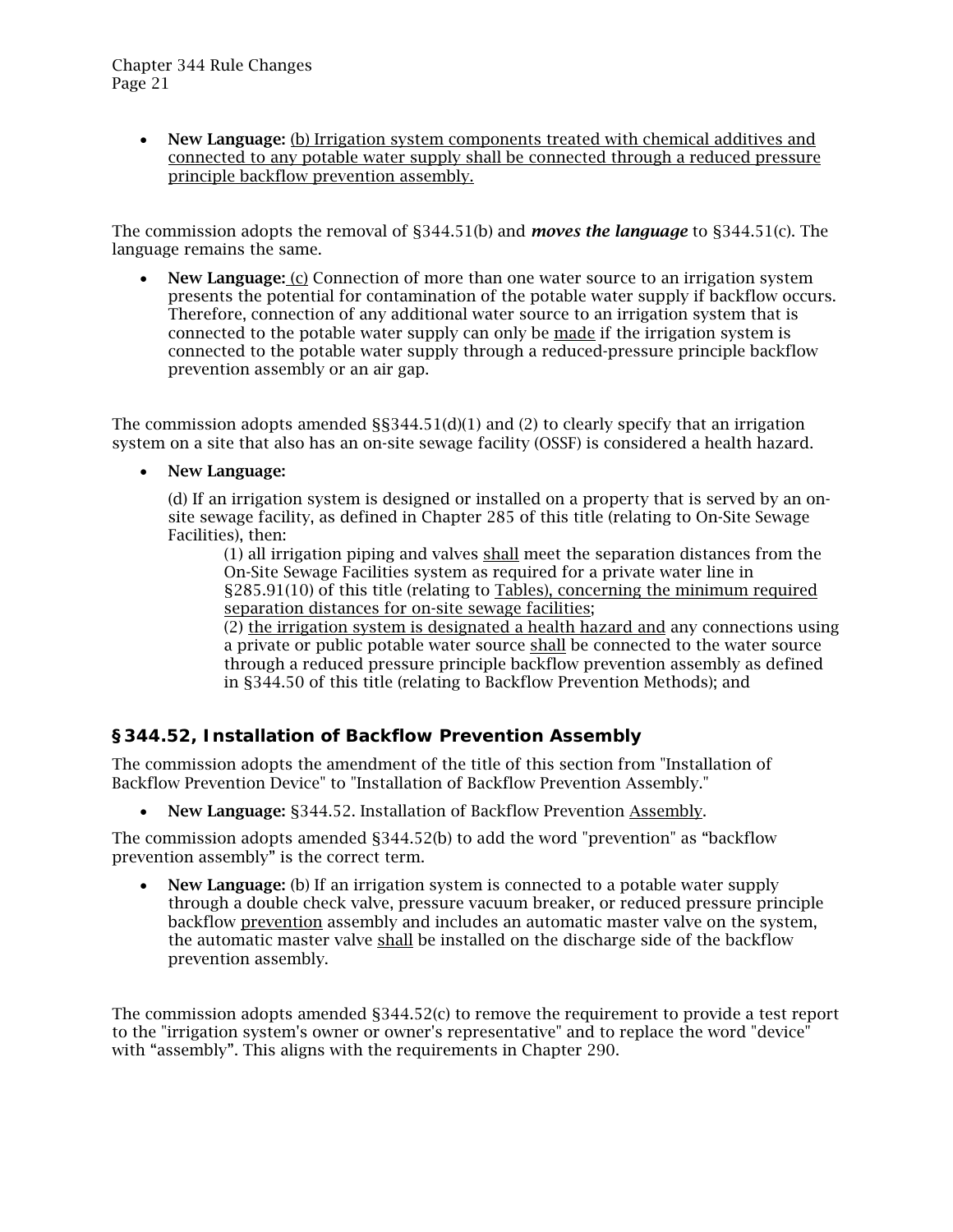• New Language: (c) The irrigator shall ensure the backflow prevention assembly is tested prior to being placed in service and the test results provided to the local water purveyor within ten business days of testing the backflow prevention assembly.

## <span id="page-21-0"></span>*SUBCHAPTER F, STANDARD FOR DESIGNING, INSTALLING AND MAINTAINING LANDSCAPE IRRIGATION SYSTEMS*

### <span id="page-21-1"></span>**§344.60, Water Conservation**

The commission adopts the update of the reference regarding the definition of "Water conservation" from §344.1(44) to §344.1(45).

• New Language: All irrigation systems shall be designed, installed, maintained, altered, repaired, serviced, and operated in a manner that will promote water conservation as defined in §344.1(45) of this title (relating to Definitions).

## <span id="page-21-2"></span>**§344.61, Minimum Standards for the Design of the Irrigation Plan**

The commission adopts amended §344.61(a) to stress the uniqueness of each individual irrigation system and the irrigation plan for it. These changes were also made to address occasions where the same irrigation plan is used multiple times for different sites. The requirement to submit a drawing showing the actual installation has been removed from §344.61(a) and is addressed in the amendment to §344.61(c). Language addressing how variances from the original plan can be authorized has been removed from §344.61(a) and is addressed in the amendment to §344.61(d) and (e).

New Language: (a) An irrigator shall prepare a site-specific irrigation plan for each new irrigation system. The irrigation plan must be on the job site during the installation of the irrigation system and must be consulted for installation requirements.

The commission adopts amended §344.61(b) to specify that the irrigation plan shall clearly show that those areas to be watered were adequately covered and those that were not were clearly identified.

• New Language: (b) The irrigation plan must show that the irrigation system provides complete coverage of all areas to be irrigated. If there are areas on the site that are not to be irrigated, they must be clearly identified on the irrigation plan.

The commission adopts amended  $\S 344.61(c)(2)$  to reference the requirements in  $\S 344.61(b)$  and specify some common physical features of a site to be irrigated.

• New Language: (2) all major physical features in accordance with subsection (b) of this section including, but not limited to, property lines, streets, sidewalks, buildings, fences, flower bed lines, and the boundaries of the areas to be watered;

The commission adopts amended  $\S 344.61(c)(4)$  to specify what should be included on the legend of the irrigation plan and prevent irrigation plans with legends that do not adequately describe the symbols used on the irrigation plan.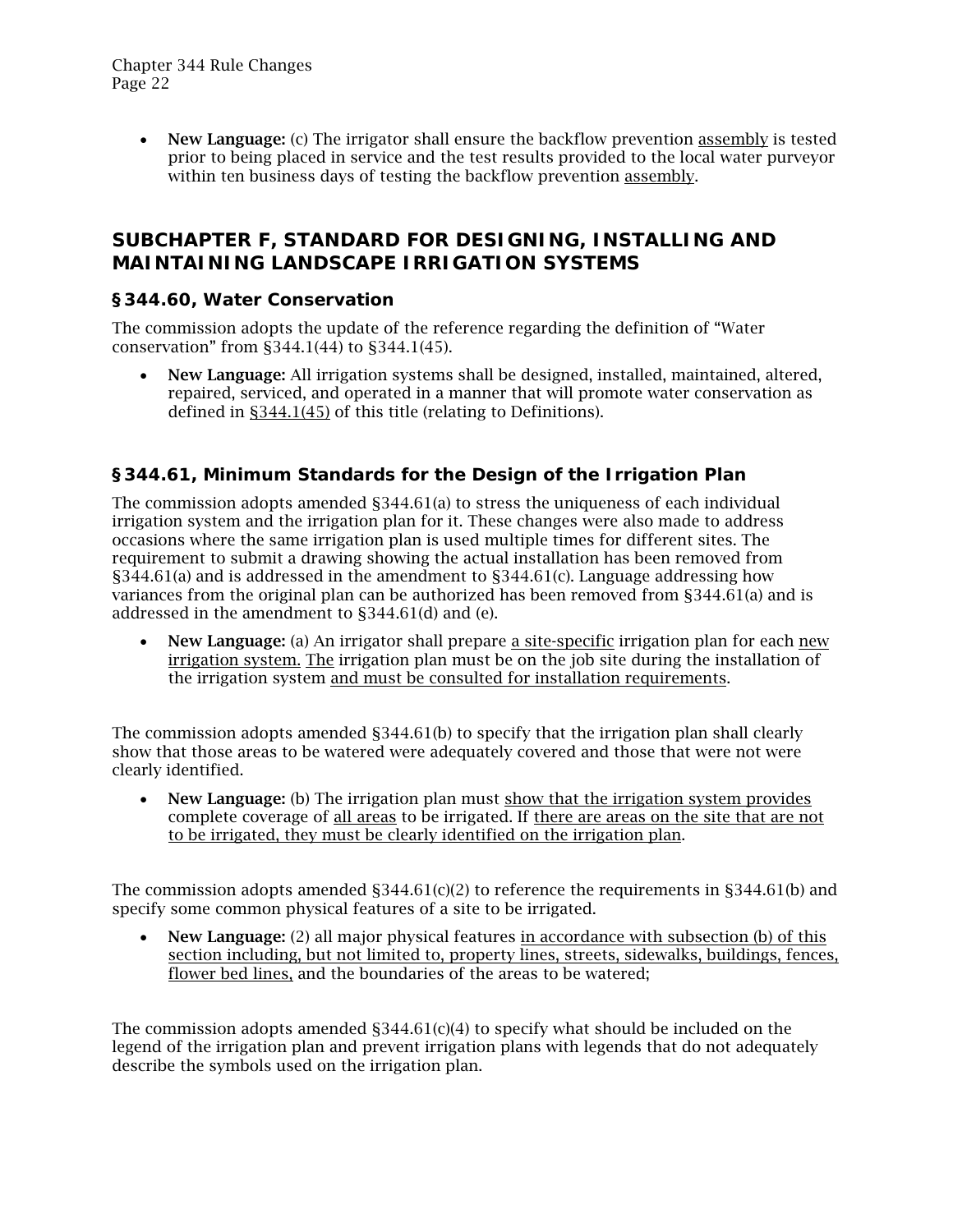• New Language: (4) a legend showing the symbols used in the irrigation plan and an accurate description of what the symbol represents;

The commission adopts amended  $\S 344.61(c)(5)$  to specify what is expected on the irrigation plan in regard to the zone flow measurement and eliminate occasions where the zone flow measurement does not include the station number or valve size.

• New Language: (5) the zone flow measurement for each zone which includes the zone/controller station number and the zone valve size;

The commission adopts amended  $\S 344.61(c)(7)$  to establish that specifications are required for all irrigation system components and lists certain required information.

• New Language: (7) specifications for all irrigation system components to include, but not limited to, location, type, size, manufacturer, model number, operating pressure, flow range, radius of throw;

The commission adopts §344.61(d) to specify that changes shall be clearly noted in red ink and place requirements on the change itself. This language was moved from §344.61(a).

• New Language:

(d) During the installation of the irrigation system, changes from the original plan may be authorized by the licensed irrigator if they are clearly documented in red ink on the irrigation plan and the change does not:

(1) diminish the operational integrity of the irrigation system; and (2) violate any requirements of this chapter

The commission adopts §344.61(e) to specify that the as-built drawing provided to the owner or owner's representative shall clearly show all the changes made to the irrigation plan.

• New Language: (e) All changes to the irrigation plan shall be documented as an as-built drawing.

## <span id="page-22-0"></span>**§344.62, Minimum Design and Installation Requirements**

The commission adopts amended §344.62(b)(1) to allow for a 10% discrepancy from the manufacturer's published radius in the spacing of emission devices. This accommodates variations in installations.

• New Language:

(1) The maximum spacing between emission devices must not exceed the manufacturer's published radius or spacing of the device(s). The radius or spacing is determined by referring to the manufacturer's published specifications for a specific emission device at a specific operating pressure. In no instance shall the spacing exceed plus or minus 10% of the manufacturer's published radius or spacing of the device(s).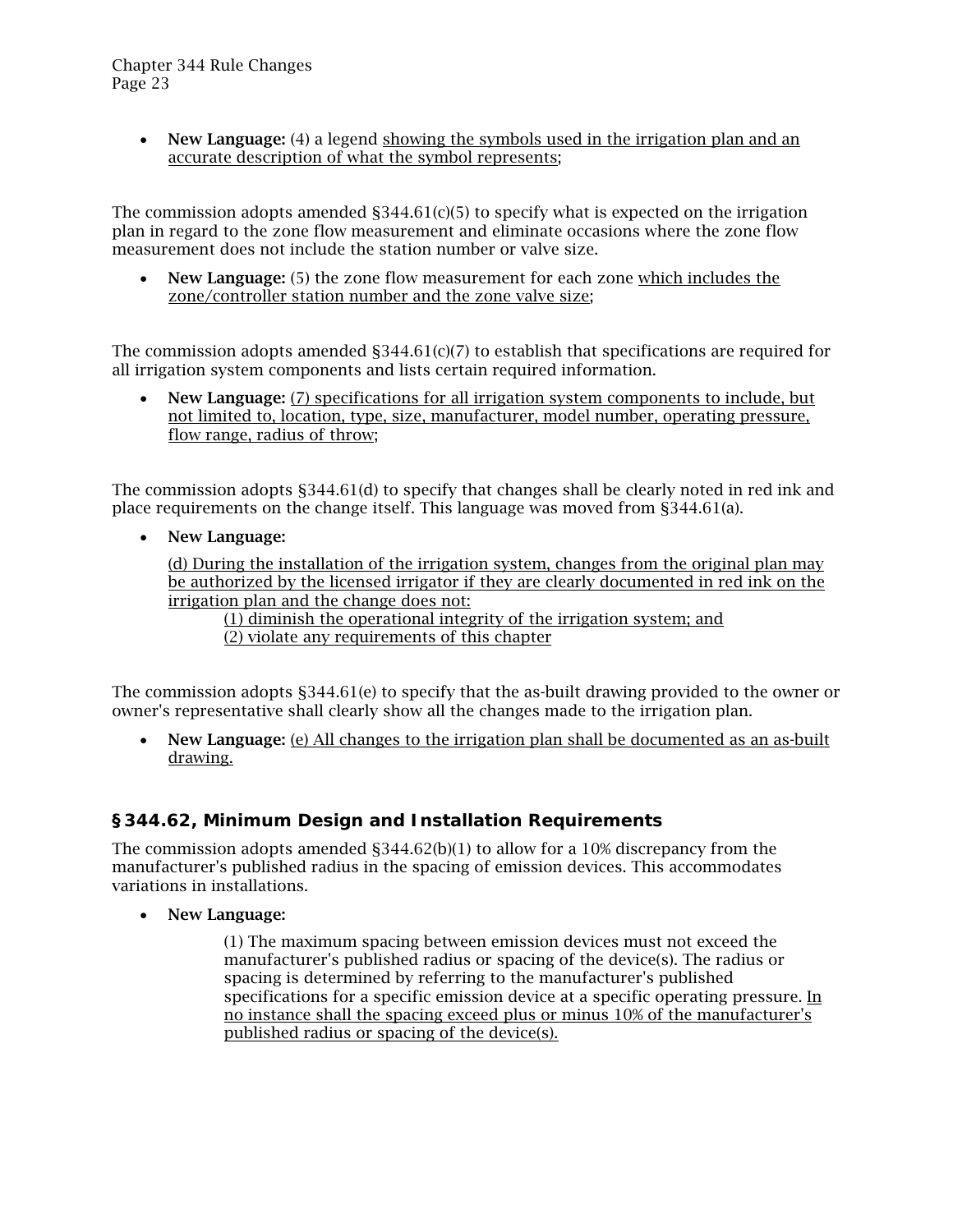The commission adopts amended §344.62(b)(3) to apply the requirement for directional spray of emission devices away from impervious surfaces to all irrigation systems and clarify that this is a requirement for all installations.

• New Language:

(3) Pop-up spray heads or rotary sprinkler heads must direct flow away from any adjacent surface and shall not be installed closer than four inches from a hardscape, such as, but not limited to, a building foundation, fence, concrete, asphalt, pavers, or stones set with mortar. Narrow paved walkways, jogging paths, golf cart paths or other small areas located in cemeteries, parks, golf courses or other public areas may be exempted from this requirement if the runoff drains into a landscaped area.

The commission adopts amended §344.62(c) to include the requirement to provide the optimum pressure for an emission device and promote water conservation while adequately watering the site.

• New Language: (c) Water pressure. Emission devices must be installed to operate at the optimum or recommended sprinkler head pressure as published by the manufacturer for the nozzle and head spacing that is used. If an optimum or recommended pressure is not published, then the emission devices must be installed to operate at not below the minimum and not above the maximum sprinkler head pressure as published by the manufacturer for the nozzle and head spacing that is used. Methods to achieve the water pressure requirements include, but are not limited to, flow control valves, a pressure regulator, or pressure compensating spray heads.

The commission adopts amended §344.62(d) to clarify that the acronym "PVC" means polyvinyl chloride.

• New Language: (d) Piping. Polyvinyl chloride (PVC) piping in irrigation systems must be designed and installed so that the flow of water in the pipe will not exceed a velocity of five feet per second.

The commission adopts amended §344.62(g) to further clarify that water shall not be sprayed on surfaces made of impervious materials.

• New Language: (g) Irrigation systems shall not spray water on or over any surfaces made of impervious material including but not limited to concrete, asphalt, brick, wood, stones set with mortar, walls, fences, sidewalks, and streets.

The commission adopts amended §344.62(h) by changing the word "device" to "assembly" to be consistent with the revisions in the rest of the chapter.

• New Language: (h) Master valve. When provided, a master valve shall be installed on the discharge side of the backflow prevention assembly on all new installations.

The commission adopts amended §344.62(k) by changing the word "device" to "assembly" to be consistent with the revisions in the rest of the chapter.

• New Language: (k) Isolation valve. All new irrigation systems must include an isolation valve between the water meter and the backflow prevention assembly.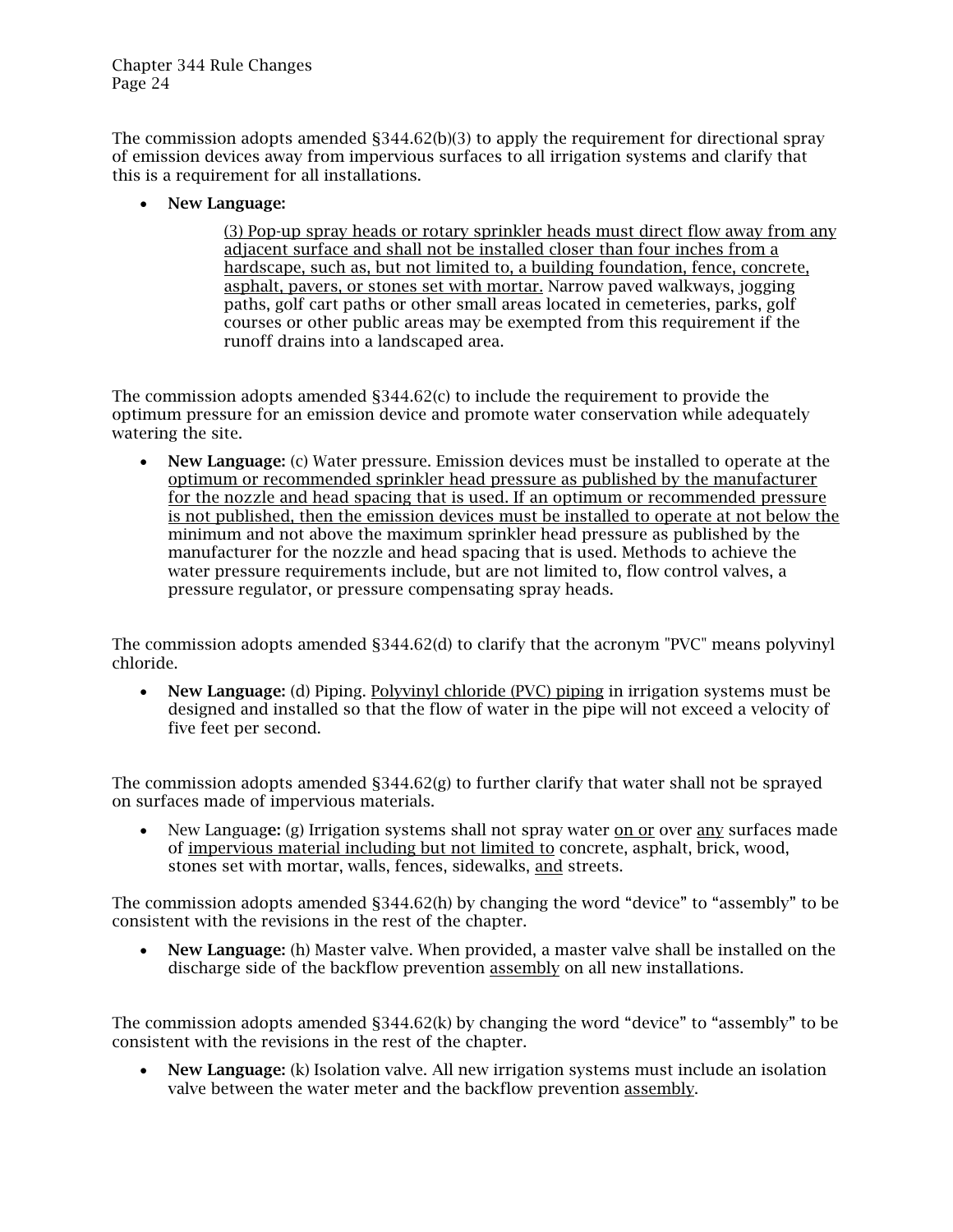The commission adopts amended §344.62(l) to specify that the required depth of pipes is six inches and is measured from the topmost pipe so that multiple pipes laid in one trench do not impinge on the depth requirement. For example, irrigators may erroneously lay multiple pipes in one trench and the topmost pipe may only be three inches from the surface not the required six inches.

#### • New Language:

(l) Depth coverage of piping. Piping in all irrigation systems must be installed according to the manufacturer's published specifications for depth coverage of piping.

(1) If the manufacturer has not published specifications for depth coverage of piping, the piping must be installed to provide minimum depth coverage of six inches of select backfill, between the top of the topmost pipe and the natural grade of the topsoil. All portions of the irrigation system that fail to meet this standard must be noted on the irrigation plan/as-built drawing. If the area being irrigated has rock at a depth of six inches or less, select backfill may be mounded over the pipe. Mounding must be noted on the irrigation plan/as-built drawing and discussed with the irrigation system owner or owner's representative to address any safety issues.

(2) If a utility, man-made structure, or roots create an unavoidable obstacle, which makes the six -inch depth coverage requirement impractical, the piping shall be installed to provide a minimum of two inches of select backfill between the top of the topmost pipe and the natural grade of the topsoil.

The commission adopts amended  $\S 344.62(n)$  to specify that the lid of the valve box shall also be color-coded purple, not just the box. This addresses instances where the box is buried in the ground, with only the lid being visible. This change was made per a recommendation from the IAC.

• New Language: (n) Water contained within the piping of an irrigation system is deemed to be non-potable. No drinking or domestic water usage, such as, but not limited to, filling swimming pools or decorative fountains, shall be connected to an irrigation system. If a hose bib (an outdoor water faucet that has hose threads on the spout) is connected to an irrigation system for the purpose of providing supplemental water to an area, the hose bib must be installed using a quick coupler key on a quick coupler installed in a valve box with a colored-coded purple lid or cover and the hose bib and any hoses connected to the bib must be labeled "non-potable, not safe for drinking." An isolation valve must be installed upstream of a quick coupler connecting a hose bib to an irrigation system.

The commission adopts amended §344.62(o) to remove the effective date as it has passed.

**New Language:** (o)  $\triangle$  licensed irrigator or licensed irrigation technician shall be on-site at all times while the landscape irrigation system is being installed. When an irrigator is not on-site, the irrigator shall be responsible for ensuring that a licensed irrigation technician is on-site to supervise the installation of the irrigation system.

The commission adopts §344.62(p) to provide clear requirements for valves and other irrigation system components to be housed in valve boxes. These components are buried. If they are not housed in a valve box, they cannot be readily located.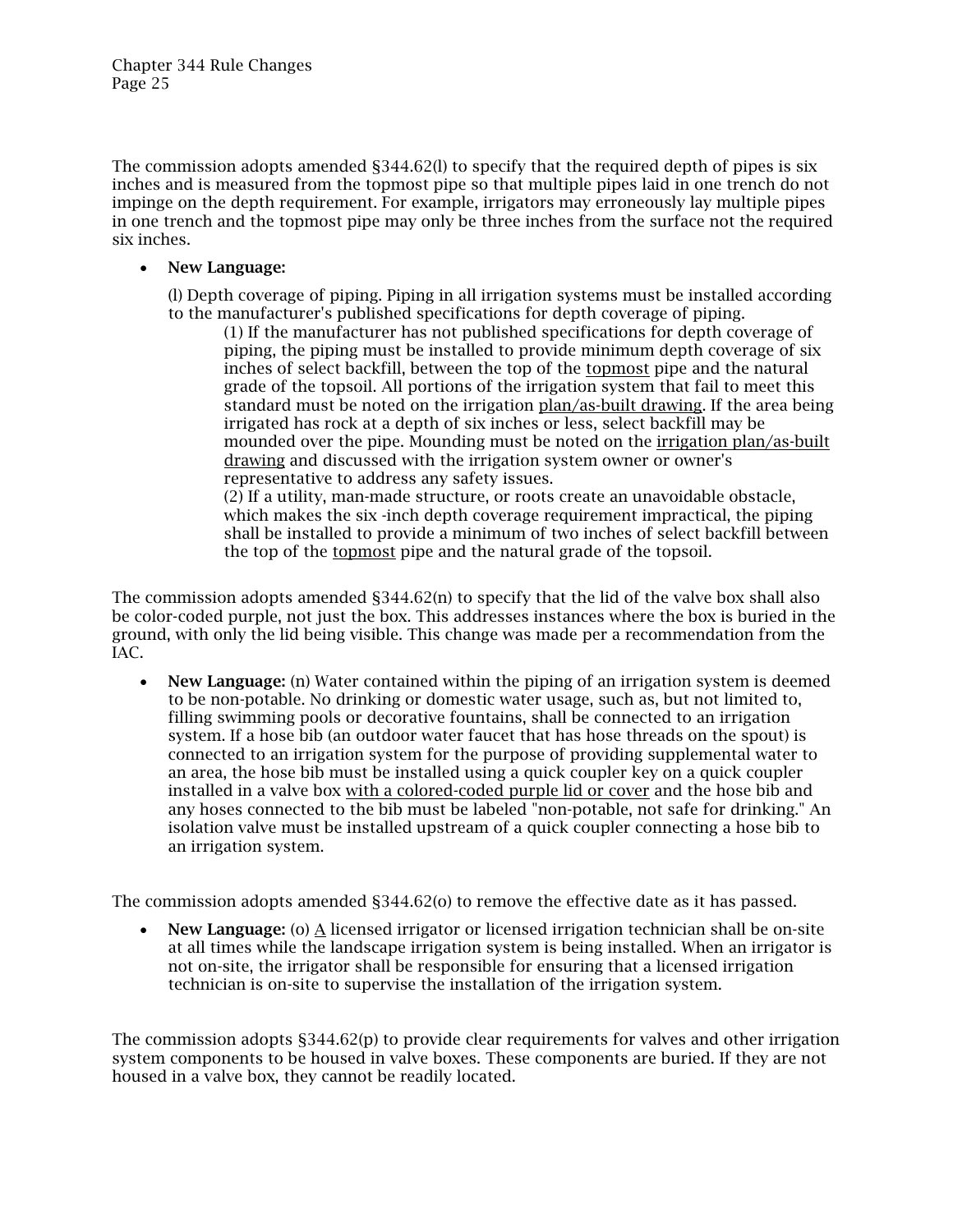• New Language: (p) Valve boxes. A valve box shall be used as a durable, rigid enclosure for valves and/or any other irrigation system components that require subsurface protection.

## <span id="page-25-0"></span>**§344.63, Completion of Irrigation System Installation**

The commission adopts amended §344.63 to clarify that this section applies to the irrigator and irrigation technician. The introductory statement has been amended to specify "on-site" supervision for the installation and requires the irrigator to provide the items listed in  $$344.63(1) - (4).$ 

• New Language: Upon completion of the irrigation system, the irrigator or irrigation technician who provided the on-site supervision for the installation shall be required to provide four items

The commission adopts amended §344.63(2) to specify that the completed maintenance checklist shall be provided to the owner or owner's representative.

• New Language: (2) The completed maintenance checklist on which the irrigator or irrigation technician shall obtain the signature of the irrigation system's owner or owner's representative and shall sign, date, and seal the checklist. If the irrigation system's owner or owner's representative is unwilling or unable to sign the maintenance checklist, the irrigator shall note the time and date of the refusal on the irrigation system's owner or owner's representative's signature line. The irrigation system owner or owner's representative will be given the original maintenance checklist and a duplicate copy of the maintenance checklist shall be maintained by the irrigator. The items on the maintenance checklist shall include but are not limited to:

The commission adopts amended §344.63(2)(A) to accommodate occasions when an automatic controller is not used. Some irrigation systems do not use an automatic controller to turn the different zones on and off and instead use a valve turned by hand.

• New Language: (A) the manufacturer's manual for the automatic controller, if one is used;

The commission adopts amended §344.63(2)(B) to provide better clarity and the meaning of the acronym "historical ET" which means "historical evapotranspiration."

• New Language: (B) a seasonal (spring, summer, fall, winter) watering schedule based on either current/real time evapotranspiration data or monthly historical evapotranspiration data, monthly effective rainfall estimates, plant landscape coefficient factors, and site factors;

The commission adopts amended §344.63(2)(C) by providing a more concise explanation of irrigation components that should be listed for maintenance and frequency of service.

• New Language: (C) a list of irrigation system components (nozzle, pump filters, etc.); that require maintenance and the recommended frequency for the service; and

The commission adopts amended §344.63(2)(D) to improve clarity and include the defined term from §344.1(2) "as-built drawing" which is occasionally provided to the owner or owner's representative upon completion of the installation.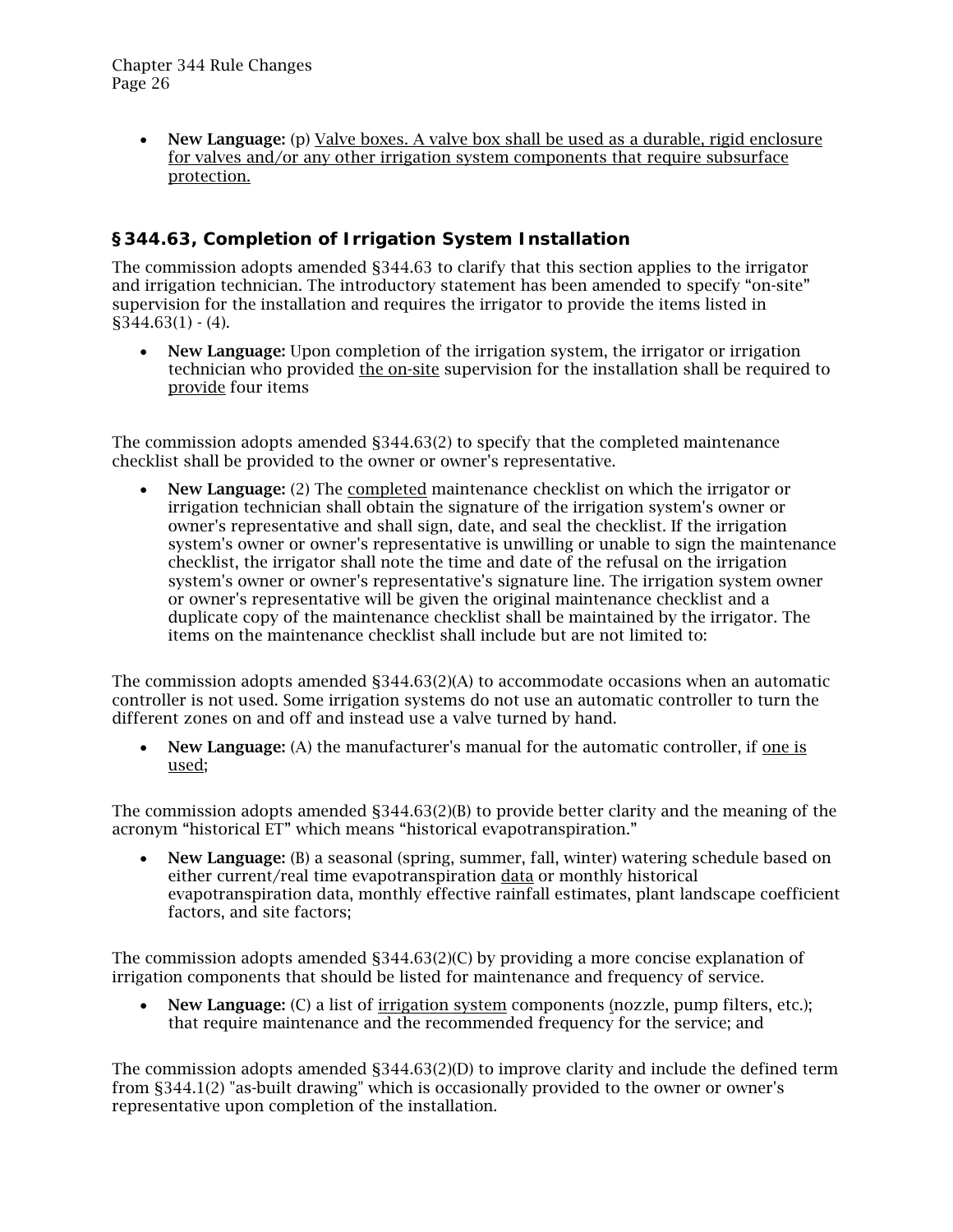• New Language: (D) the statement, "This irrigation system has been installed in accordance with all applicable state regulations as well as applicable local laws, ordinances, rules, or orders. I have tested the system and determined that it has been installed according to the Irrigation Plan/As-built drawing is properly adjusted for the most efficient application of water at this;

The commission adopts amended §344.63(3) to clarify that the ink on the irrigator's sticker shall be waterproof.

• New Language: (3) A permanent sticker printed with waterproof ink which contains the irrigator's name, license number, company name, telephone number and the dates of the warranty period shall be affixed to each automatic controller installed by the irrigator or irrigation technician. If the irrigation system is manual, the sticker shall be affixed to the original maintenance checklist.

The commission adopts amended §344.63(4) to include the defined term in §344.1(2) "as-built drawing" which is commonly used in the industry and provided to the owner or owner's representative at completion.

• New Language: (4) The irrigation plan/as-built drawing indicating the actual installation of the system must be provided to the irrigation system's owner or owner's representative.

#### <span id="page-26-0"></span>**§344.64, Maintenance, Alteration, Repair, or Service of Irrigation Systems**

The commission adopts the removal of existing §344.64(a) and *moves* it to §344.72(c).

The commission adopts amended §344.64(a) (previously subsection (b)) to specify that trenches shall be filled with soil free of any objects that could damage the irrigation system and should be compacted to eliminate depressions that could develop if not compacted.

• New Language: (a) All trenches and holes created during the maintenance, alteration, repair, or service of an irrigation system must be backfilled and returned to the original grade with suitable soil free of any objects that could damage the plumbing of the irrigation system. The backfill must be compacted such that a depression does not develop.

The commission adopts amended §344.64(b) (previously subsection (c)) to provide a meaning for the acronym PVC.

• New Language: (b) Colored polyvinyl chloride (PVC) pipe primer solvent must be used on all PVC pipes and fittings used in the maintenance, alteration, repair, or service of an irrigation system in accordance with the Uniform Plumbing Code (Section 316) or the International Plumbing Code (Section 605).

The commission adopts amended §344.64(c) (previously subsection (d)) to clarify the location of the isolation valve, replace the word "device" with "assembly" as per the IAC's recommendation, and reference the installation requirements in §344.62(k).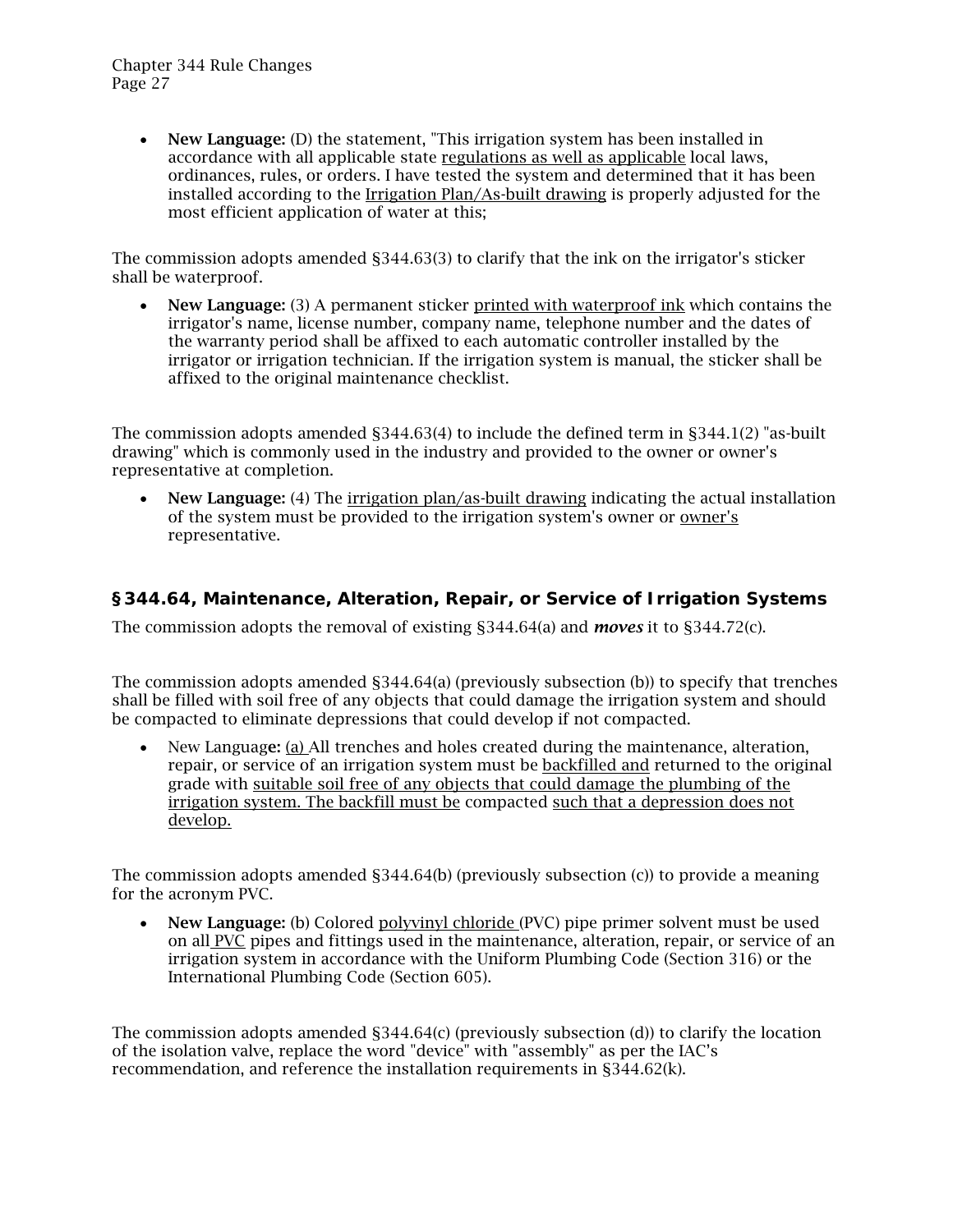• New Language: (c) When maintenance, alteration, repair or service of an irrigation system involves excavation work at the water meter or at a point upstream of the backflow prevention assembly, an isolation valve shall be installed, if an isolation valve is not currently installed per §344.62(k) of this title (relating to Minimum Design and Installation Requirements).

## <span id="page-27-0"></span>**§344.65, Reclaimed Water**

The commission adopts amended §344.65(4) to clarify that the backflow prevention assembly is required to be on the water line providing water to the entire site to protect against contamination.

• New Language: (4) the domestic potable water line providing water to the site is connected using an air gap or a reduced pressure principle backflow prevention assembly in accordance with  $\S290.47(f)$  of this title (relating to Appendices);

## <span id="page-27-1"></span>**§344.66, Temporary Irrigation Systems**

The commission adopts new §344.66 to provide rules that regulate temporary irrigation systems to provide for water conservation and the protection of public health.

• New Language: §344.66. Temporary Irrigation Systems.

The commission adopts new §344.66(a) to state that temporary irrigation systems must be installed by appropriately licensed individuals.

• New Language: (a) Temporary irrigation systems must be installed by a licensed irrigator or an irrigation technician under the supervision of a licensed irrigator.

The commission adopts new §344.66(b) to state that temporary irrigation systems connected to potable water supplies pose a contamination hazard and require backflow prevention.

• New Language: (b) Temporary irrigation systems must meet the backflow prevention requirements in Subchapter E of this chapter (relating to Backflow Prevention and Cross-Connections).

The commission adopts new §344.66(c) to state that temporary irrigation systems must be installed in a manner that conserves water.

• New Language: (c) Temporary irrigation systems must be installed in accordance with §344.1(45) of this title (relating to Definitions).

The commission adopts new §344.66(d) to state that temporary irrigation systems must be temporary and must have a definite end date at which time they will be removed.

• New Language: (d) Temporary irrigation systems must have established a definite end date at which time the temporary irrigation system must be removed.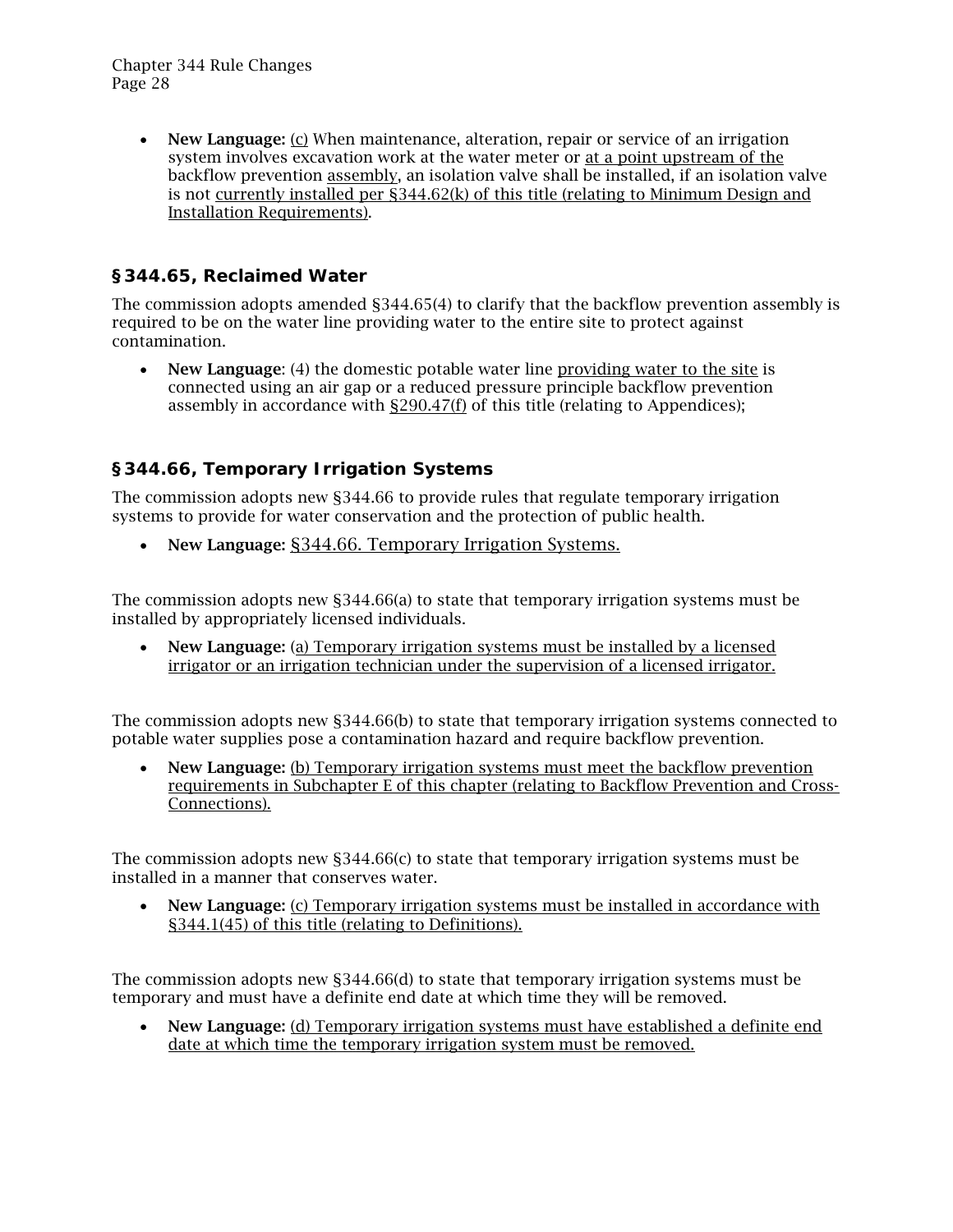## <span id="page-28-0"></span>*SUBCHAPTER G, ADVERTISING, CONTRACT, AND WARRANTY*

### <span id="page-28-1"></span>**§344.70, Advertisement**

The commission adopts amended §344.70(a) to simplify the subsection by using the term "irrigation services" and specify that the irrigator's license number must be visible on both outward sides of the vehicle used to advertise irrigation services.

• New Language: (a) All vehicles used in the performance of irrigation services must display the irrigator's license number in the form of "LI\_\_\_\_\_\_\_\_" in a contrasting color of block letters at least two inches high, visible on both outward sides of the vehicle.

The commission adopts amended §344.70(b) to apply the requirement regardless of the media used to advertise.

New Language: (b) All forms of advertisement for irrigation services, regardless of the type of media, must display the irrigator's license number in the form of "LI\_\_\_\_\_\_\_\_\_\_. Any form of which displays an entity's or individual's name other than that of the licensed irrigator must also display the name of the licensed irrigator and the licensed irrigator's license number. Trailers that advertise irrigation services must display the irrigator's license number.

The commission adopts amended §344.70(c) to clarify the location of the information available to the public for complaint purposes.

New Language: (c) At the location of the permanent structure where the irrigation business is primarily conducted and irrigation records are kept, the name, mailing address, and telephone number of the commission must be prominently displayed on a legible sign in plain view for the purpose of addressing complaints.

## <span id="page-28-2"></span>**§344.71, Contracts**

The commission adopts amended §344.71(a) and (b) to provide the correct TCEQ website address and Mail Code information.

The commission adopts amended §344.71(c) to clarify that regardless of the existence of a pass-through contract, the irrigator is still responsible for providing a warranty to the owner or owner's representative.

• New Language: (c) An individual who agrees by contract to provide irrigation services as defined in §344.30 of this title (relating to License Required) shall hold an irrigator license issued under Chapter 30 of this title (relating to Occupational Licenses and Registrations) unless the contract is a pass-through contract as defined in §344.1(36) of this title (relating to Definitions). If a pass-through contract includes irrigation services, then the irrigation portion of the contract can only be performed by a licensed irrigator. If an irrigator installs a system pursuant to a pass-through contract, the irrigator shall still be responsible for providing the irrigation system's owner or owner's representative a copy of the warranty and all other documents required under this chapter. A passthrough contract must identify by name and license number the irrigator that will perform the work and must provide a mechanism for contacting the irrigator for irrigation system warranty work.